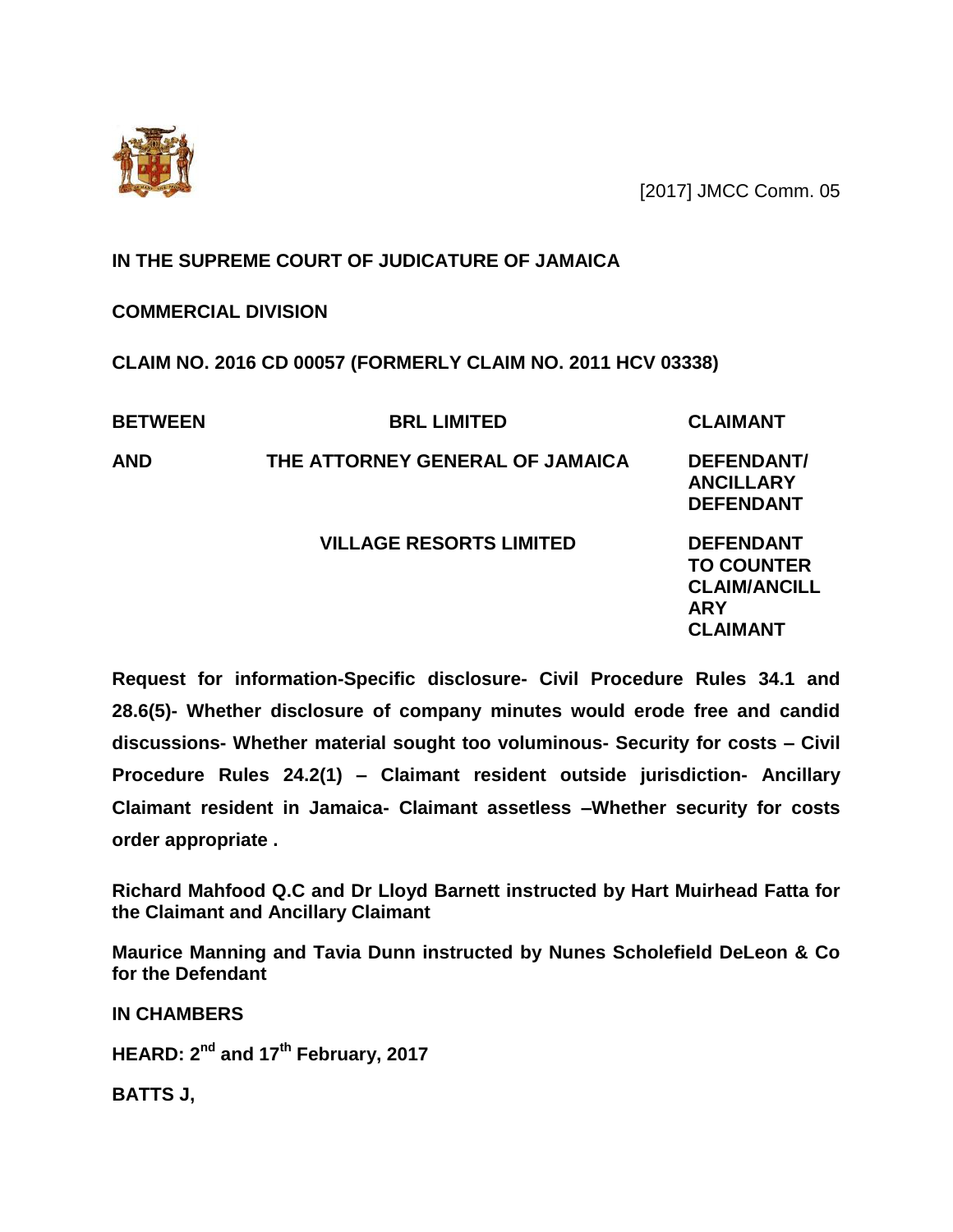**[1]** In 1997 the Claimant sought to take advantage of an economic opportunity being the rental of a hotel in Trelawny. To this end it entered into a lease agreement with Braco Resorts Limited . This agreement is dated 22<sup>nd</sup> October, 1997, and its duration was fixed for 15 years, until the 30<sup>th</sup> November 2012. Braco Resorts Limited was the lessor and the Claimant the lessee. Prior to the expiration of the lease Braco Resorts Limited sold the property to the National Insurance Fund, a government entity thereby transferring the lease. The Claimant remained as the lessee after the transfer.

**[2]** The Claimant is a company duly incorporated under the laws of the Cayman Islands. The Ancillary Claimant is a company incorporated under the laws of Jamaica and is the guarantor under the lease agreement. The Defendant was sued pursuant to the Crown Proceedings Act. At the commencement of the lease the subject hotel was known as Grand Lido Braco. It was later rebranded as Breezes Resort and Spa, Rio Bueno.

**[3]** The Claimant and Defendant have each alleged that the other is in breach of the lease agreement while maintaining that they acted in accordance with its terms. The Claimant filed an Amended Claim Form and Particulars of Claim on 27<sup>th</sup> February, 2013 and the Defendant filed a Second Further Amended Defence and Second Further Amended Counterclaim on 30<sup>th</sup> November, 2016. The Ancillary Claimant has sought remedies in the form of declarations by way of an Ancillary Claim filed on the 22<sup>nd</sup> February, 2014. The Claimant says that the Defendant owes to it obligations which have not been fulfilled. These obligations are particularised in the lease as well as in an oral collateral agreement. The Defendant denies those obligations and says further or in the alternative that the obligations were discharged. The Defendant however alleges that the Claimant is in breach of covenants in the lease agreement and has claimed damages. The Defendant says further that it has made demands on the Ancillary Claimant (Village Resorts Limited) the guarantor under the lease to satisfy the alleged breaches of the Claimant. The Defendant says that the Ancillary Claimant failed, refused and/ or neglected to fulfil the demands. The Ancillary Claimant denies any liability to the Claimant and says further that if the Claimant is in default, which it denies, the Ancillary Claimant is not liable as guarantor.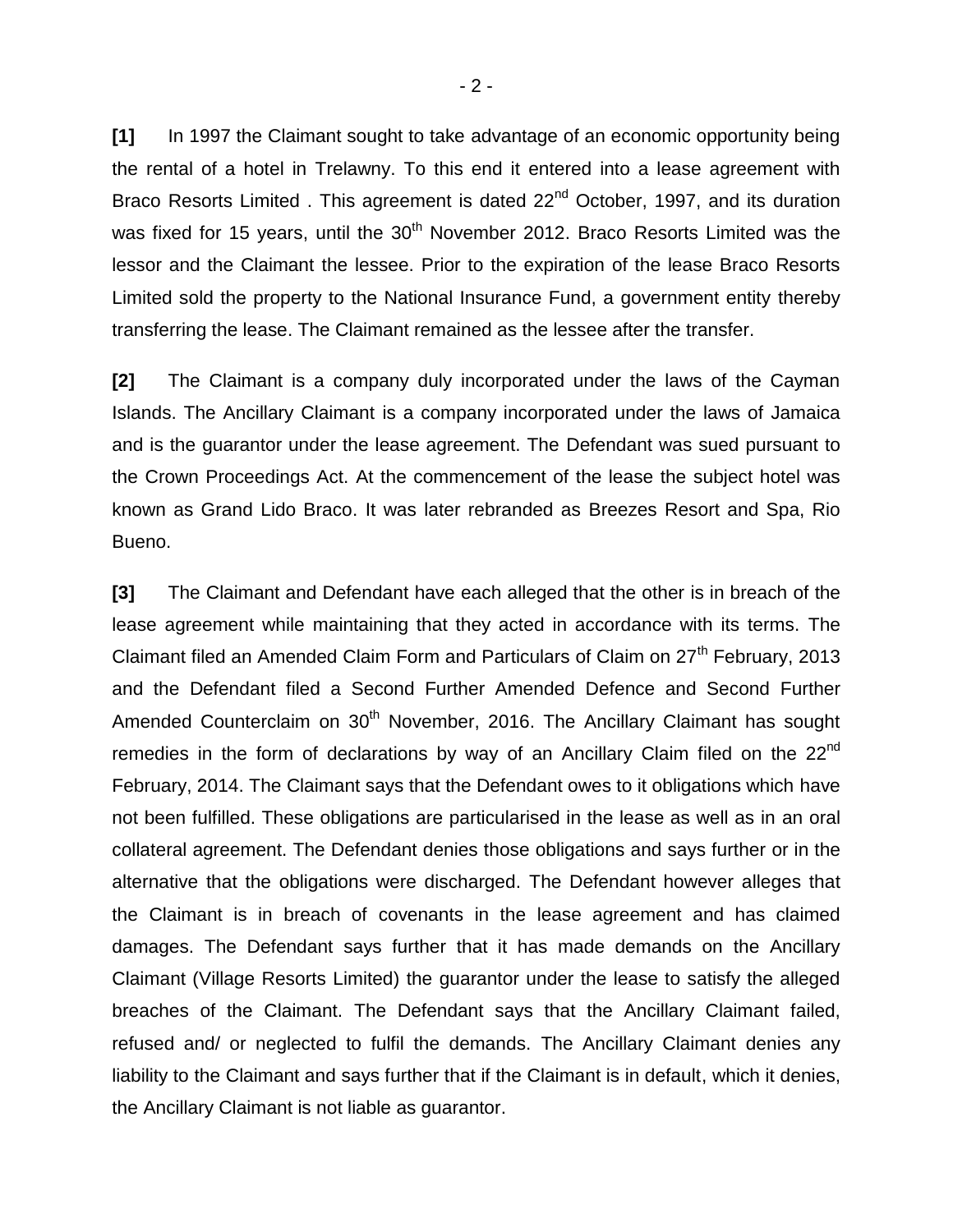**[4]** This judgment concerns interlocutory applications made by the Claimant and the Defendant at the case management conference. Those interlocutory applications relate to requests for information and specific disclosure by the Claimant and security for costs by the Defendant. In considering the applications it is necessary to first outline the statements of case of the parties.

**[5]** By way of Amended Claim Form filed on 27<sup>th</sup> February, 2013 the Claimant has claimed the following ;

> *"1. The sum of US\$39,683,000.00 (now equivalent to the sum of \$3,849,020,838.60) being damages for breach of the collateral contract made in or about October 1997 and / or breach of the contract contained in a lease dated 22nd October 1997.*

> *2. Alternatively, the sum of \$ US 29,357,000.00 ( now equivalent to the sum of J\$2,847,458,729.40), being damages for breach of the collateral contract made in or about October 1997 and/ or breach of the contract contained in a lease dated 22nd October 1997.*

> *3. Interest at the commercial rate, or at such rate and for such period as to this Honourable Court seems just.*

> *4. A Declaration that due to the direct effects or consequential results of market conditions external to the SuperClubs Group affecting occupancy or obtainable rates in all hotels in Jamaica of a similar standard for the period of six (6) continuous months of 1st June to 30th November 2008, the operation of the hotel now known as "Breezes Resort and Spa, Rio Bueno" was uneconomic or impractical or not reasonably practical according to accepted practice of sound and good hotel operation, after reasonable steps taken by the Claimant to counteract same, and accordingly that the Claimant lawfully terminated the Lease.*

*5. Costs and attorneys costs*

*6. Such further or other relief(s) or order(s) as the Court shall deem fit."*

**[6]** The Claimant in its Particulars of Claim alleges that when the National Insurance Fund agreed to purchase the hotel property it was agreed between the Claimant, the National Insurance Fund and Braco Resorts Limited that the obligations of the lessor, to provide facilities so that the hotel could be operated as a SuperClubs/ Grand Lido / Lido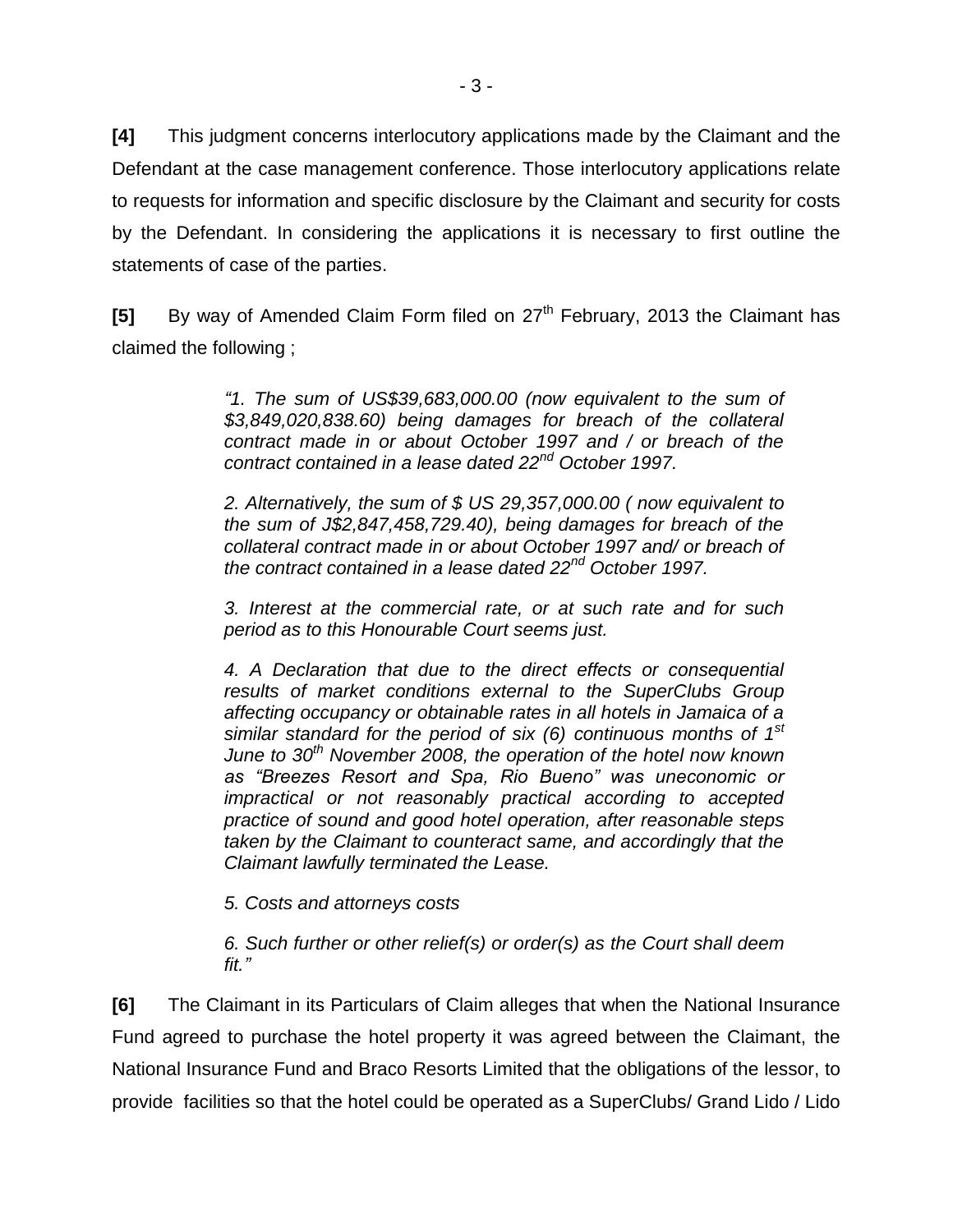property, would be assumed by the National Insurance Fund. The Claimant says that it agreed to continue the lease on the basis of this agreement and understanding and that this was a collateral agreement and/ or an express or implied fundamental term of the lease.

**[7]** The Claimant alleges further that the Defendant failed to make the said capital expenditure and is in breach of the agreement. This alleged breach it says has caused it to suffer substantial losses and adversely affected the revenue generated by the hotel and caused it to suffer loss and damage including damage to reputation. These circumstances along with poor economic conditions, the Claimant says, caused it to terminate the lease for force majeure on 20<sup>th</sup> April, 2011.

**[8]** The Defendant says that it was not under an obligation to make the capital expenditure or any alleged capital expenditure needed to bring the hotel up to the prevailing standards of a Superclubs/ Grand Lido/ Lido property or to keep the hotel at that standard throughout the terms of the lease.

## **Application for Disclosure and Request for Information**

**[9]** The Claimant seeks specific disclosure of documents which it says are relevant to the determination of whether there was a continuing obligation on the part of the Defendant to upgrade the hotel to the Grand Lido standard and whether the Defendant is in breach of that obligation. The Claimant stated further that specific disclosure was relevant to the counterclaim for breach of contract under the fixed term lease, and in particular whether the Defendant failed to mitigate its losses.

[10] On 6<sup>th</sup> February, 2014 the Claimants' Attorneys-at-law filed and served on the Defendant a Request for Information pursuant to Civil Procedure Rule 34.1. This part has replaced the previously used procedure of further and better particulars and interrogatories. That rule states as follows :

> *"1.This Part contains rules enabling a party to obtain from any other party information about any matter which is in dispute in the proceedings.*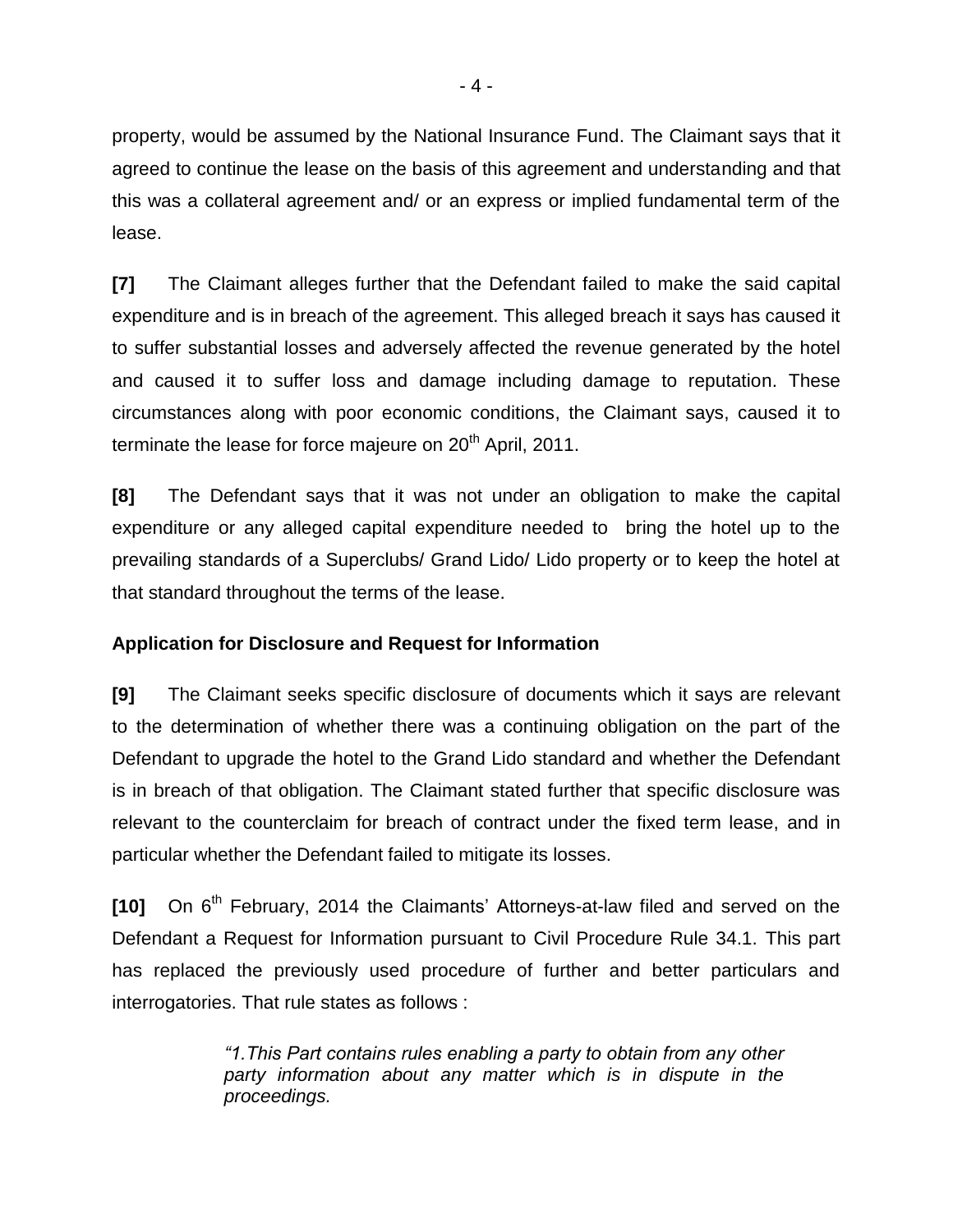*2. To obtain the information referred to in paragraph (1) the party seeking the information must serve a request identifying the information sought on other party."*

**[11]** The Defendant complied with portions of the request. It disputed other portions on the basis that the information was not relevant to the issues between the parties or necessary for the disposal of the claim between the parties. The Claimant sees this refusal as meritless. The Claimant also says that the Defendant stated that it was compiling certain documentation and would have provided them on or before  $30<sup>th</sup>$  May 2014 but has failed to supply the requested information and documents.

**[12]** The Amended Notice of Application for Court Orders was filed on 20<sup>th</sup> July. 2016 and later amended on the first hearing date. The material portions are as follows:

> *"1. The Defendant/ Ancillary Defendant shall, within 21 days from the determination of this application, supply to the Claimant and the Defendant to the Counterclaim / Ancillary Claimant the further and better particulars and specific disclosure in respect of the Defendant"s Amended Defence and Amended Counterclaim, filed herein on the 14th January 2014 ("the Counterclaim"), as detailed below:*

*As to paragraph (41) of the Counterclaim* 

*Of: " The Defendant maintains that the Claimant remained in possession of the hotel until it vacated the premises on or around April 30, 2011 and as a result is liable to pay rental for such period from July 16, 2009 to April 30, 2011 and continuing",*

- *1. State the material terms under which the premises were occupied for the period 7th February 2012 to 31st May 2013, and provide copies of all documents evidencing such terms;*
- *2. State whether since 30th April 2011 there has been any expressions of interest in respect of the hotel including any offers to manage, lease or purchase the hotel premises, and if so please state the material terms thereof;*
- *3. State whether the Defendant/ Ancillary Defendant or the registered proprietor of the hotel (including National Insurance Fund) has entered into any agreement(s) for in*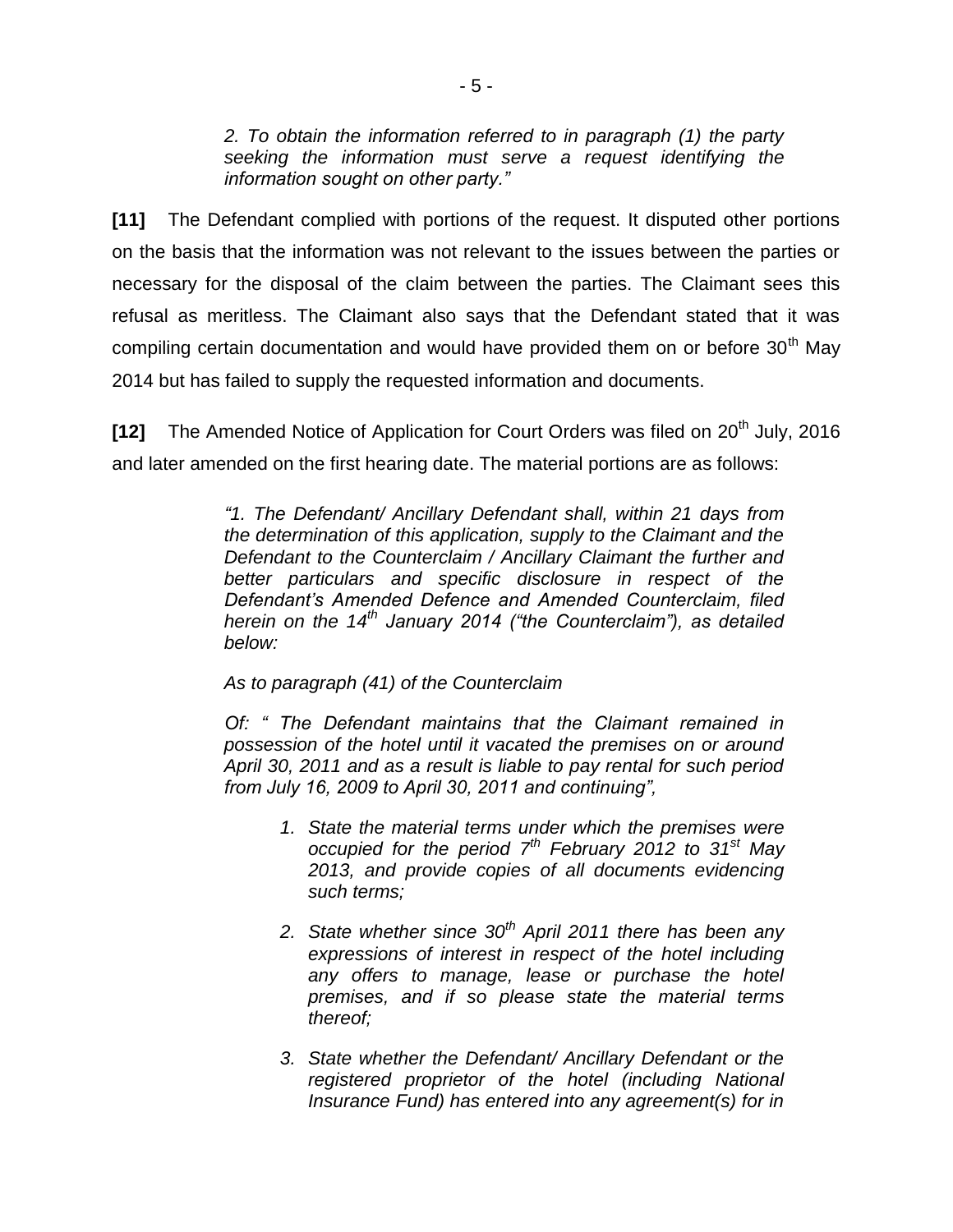*relation to the possible sale or for the sale management or lease of the hotel premises, and provide copies of any and all documents evidencing such agreement(s);*

- *4. If the answer to (3) is in the affirmative, state the material terms of all such agreement(s), and when any such sale was completed or is scheduled to complete, as the case may be;*
- *5. State the total sums, if any, expended since 30th April 2011 and by whom in repairing or refurbishing the hotel, and the material terms of all agreements pursuant to which any such repairs or refurbishing works were carried out;*
- *6. State the nature and extent of all such repairs or refurbishing works, and the period over which the same were carried out.*
- *7. Provide copies of all documents evidencing the terms under which any such repairs or refurbishing works were carried out.*
- *8. State the total sums, if any, expended since 30th April 2011 and by whom to make improvements and modifications to the hotel premises and the material terms of all agreements pursuant to which any such improvements and modifications to the premises were carried out;*
- *9. State the nature and extent of all such improvements and modifications to the premises, and the period over which the same were carried out;*
- *10.Provide copies of all documents evidencing the terms under which any such improvements and modifications to the premises were carried out.*

*2. An order that the Defendant / Ancillary Defendant shall within 21 days from the determination of this application give the Claimant and the Defendant to Counterclaim / Ancillary Claimant specific disclosure of:*

*1. All leases, operating or management agreements with Melia Hotels International SA and with such other the entity or entities trading as Melia Braco in respect of the hotel;*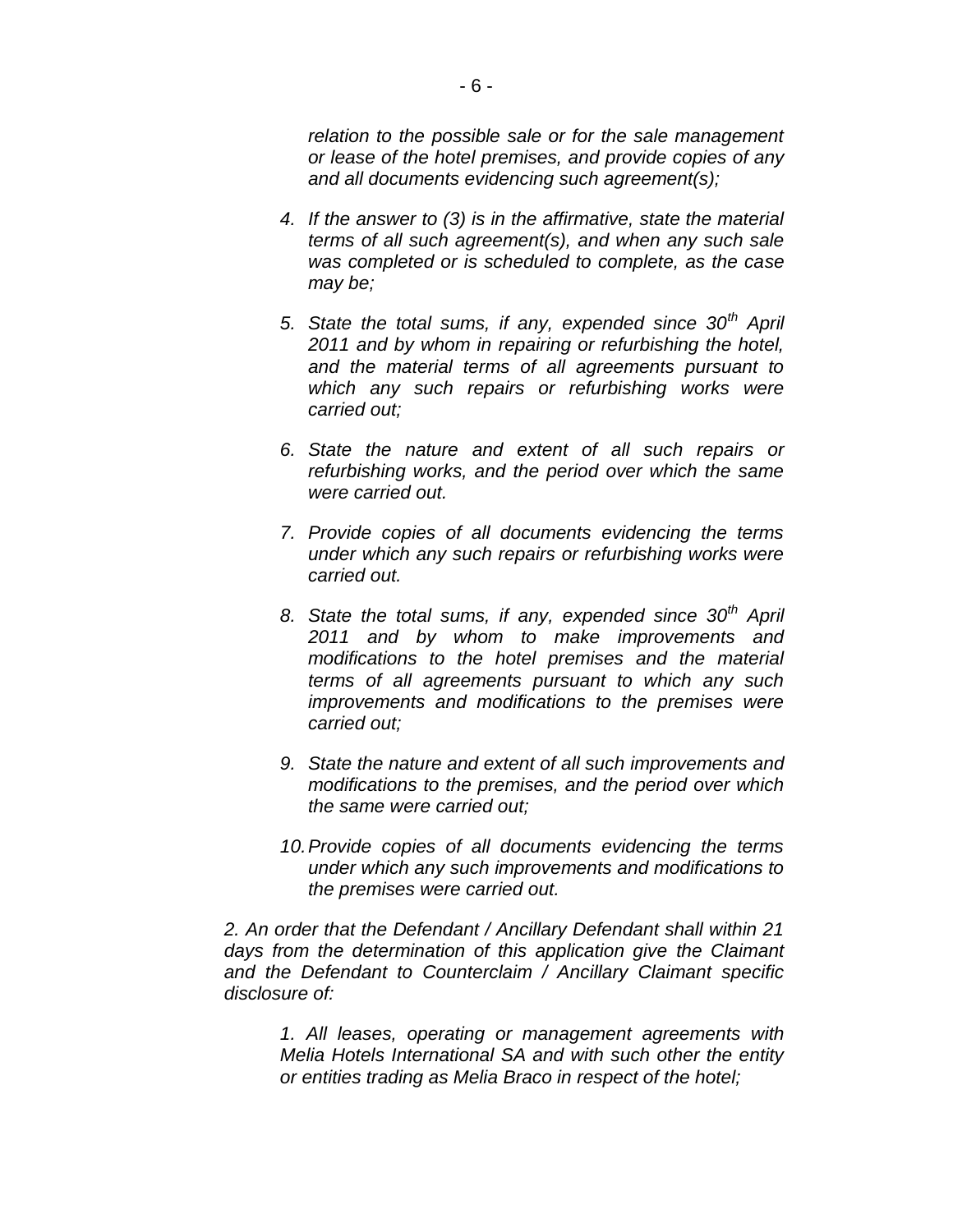*2. All memoranda, correspondence (including electronic mails) and presentations from the Claimant to the Defendant/ Ancillary Defendant or the registered proprietor of the hotel ( including National Insurance Fund) and any responses thereto concerning the renovation, improvement or upgrading of the hotel property;*

*3. All correspondence, including but not limited to all letters, memoranda and electronic mails, between the Defendant / Ancillary Defendant or the registered proprietor of the hotel (including National Insurance Fund) and members of the public service or other person touching upon, concerning or arising from proposals and / or agreements to carry out works of renovation, improvement or upgrading of the said hotel including the engagement of consultants and/ or contractors and the financing of the said works;*

*4. minutes of meetings of board of directors of National Insurance Fund and all committees or subcommittees thereof touching upon, concerning or arising from the said proposals or plans and/ or Claimant"s requests for upgrade and maintenance of the hotel;*

*5. All documents including memoranda and all minutes of all meetings of board of directors of National Insurance Fund and all committees or subcommittees thereof reflecting or containing any plans for making renovation, improvement or upgrading to the premises upon or after the Lessor took possession thereof after the Lessee vacated the premises.* 

*3. An order that unless the Defendant/ Ancillary Defendant complies with the orders to be made on paragraphs 1 and 2 of this application, the Defendant/ Ancillary Defendant"s statement of case shall stand struck out without further order.* 

*4. …………………*

*5. Costs of the applications set forth in paragraphs 1,2 and 3 be awarded to the Claimant and the Defendant to the Counterclaim / Ancillary Claimant.*

*..........................."*

#### **Request for Information**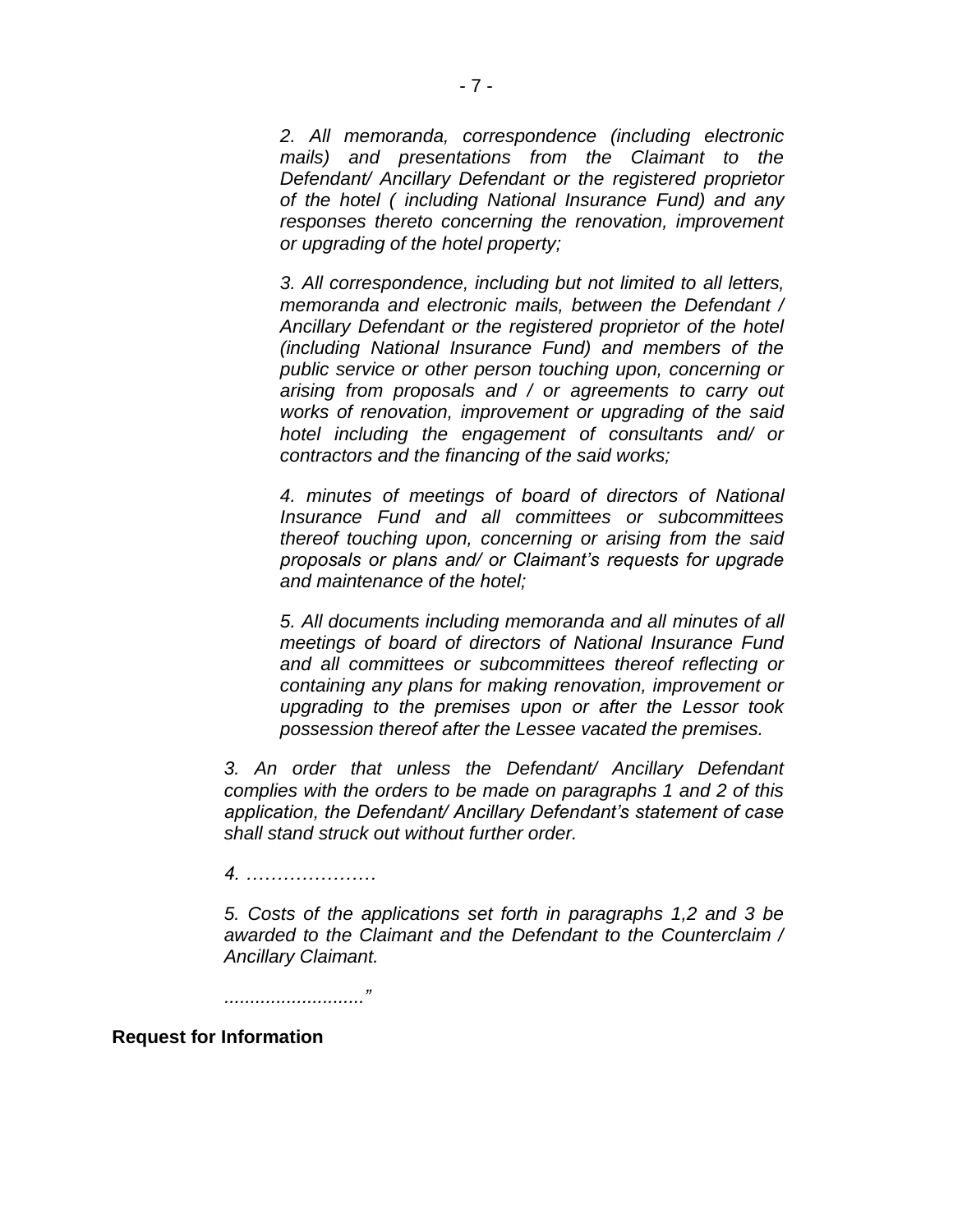**[13]** The Supreme Court has jurisdiction to compel a party to comply with a Request for Information. Rule 34.2 of the Civil Procedure Rules states;

- *1. Where a party does not give information which another party has requested under rule 34.1 within a reasonable time, the party who served the request may apply for an order compelling the other party to do so.*
- *2. An order may not be made under this rule unless it is necessary in order to dispose fairly of the claim or to save costs.*
- *3. When considering whether to make an order the court must have regard to-*
	- *(a) The likely benefit which will result if the information is given;*
	- *(b) The likely cost of giving it; and*
	- *(c) Whether the financial resources of the party against whom the order is sought are likely to be sufficient to enable that party with the order.*

**[14]** In answer to the Claimant"s Application the Defendant submitted that aspects of the Request were not necessary in order to fairly dispose of the claim. I will deal with each seriatim. The first of the disputed requests for information is;

> *1.State the material terms under which the premises were occupied for the period 7th February 2012 to 31st May 2013, and provide copies of all documents evidencing such terms;*

The Defendant submitted that since the Claimant vacated the premises prior to the expiry date of the lease, which was November 30, 2012, it would be entitled to information on the material terms on which the premises were occupied from the  $7<sup>th</sup>$  February 2012 to 30<sup>th</sup> November, 2012. Any information requested beyond that date, the Defendant says, would be wholly irrelevant. The Claimant says that information after that period is relevant to ascertain whether the parties had agreed that the Defendant would improve the standard of the hotel. This they say would corroborate the claim that an obligation was owed to them and would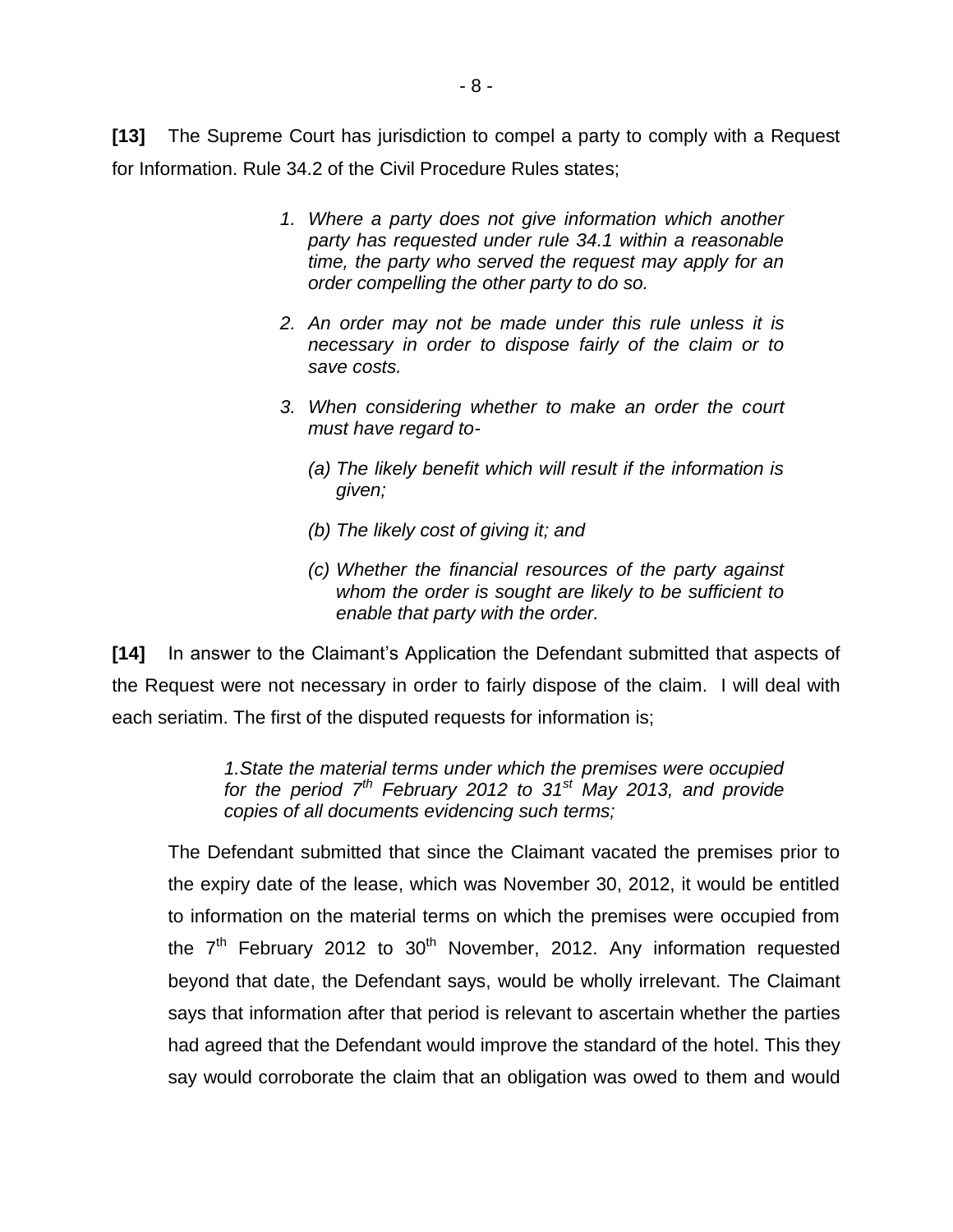also indicate whether the Defendant had taken steps to mitigate any alleged losses.

**[15]** I am satisfied that information as to the terms under which the premises were occupied until the 31<sup>st</sup> May, 2013 is relevant and necessary for a fair disposal of this matter. Certainly such information will shed light on the issue of mitigation of damages. Additionally the terms under which the premises where occupied after the expiry of the lease may, if they involve bringing the hotel to a particular standard, go to show whether the hotel was at the required standard prior to the date that the Claimant"s lease was to have expired.

**[16]** I therefore rule that the material terms under which the premises were occupied for the period  $7<sup>th</sup>$  February 2012 to 31<sup>st</sup> May 2013, and copies of all documents evidencing such terms should be disclosed.

**[17]** The Defendant also opposes the following aspects of the request.

*8.State the total sums, if any, expended since 30th April 2011 and by whom to make improvements and modifications to the hotel premises and the material terms of all agreements pursuant to which any such improvements and modifications to the premises were carried out* 

*9.State the nature and extent of all such improvements and modifications to the premises and the period over which the same were carried out*

*10.Provide copies of all documents evidencing the terms under which any such improvements and modifications to the premises were carried out.* 

The Defendant says that the Claimant's request for information is specifically related to paragraph 41 of the Counterclaim which refers to a claim for rental. The Claimant stated that they did not intend to limit their application in that regard although it was so worded and requested that the application be amended to relate to the claim generally. I do not believe that the Claimant's application to amend would have taken the Defendant by surprise as they were aware that the Claimant has been seeking disclosure of these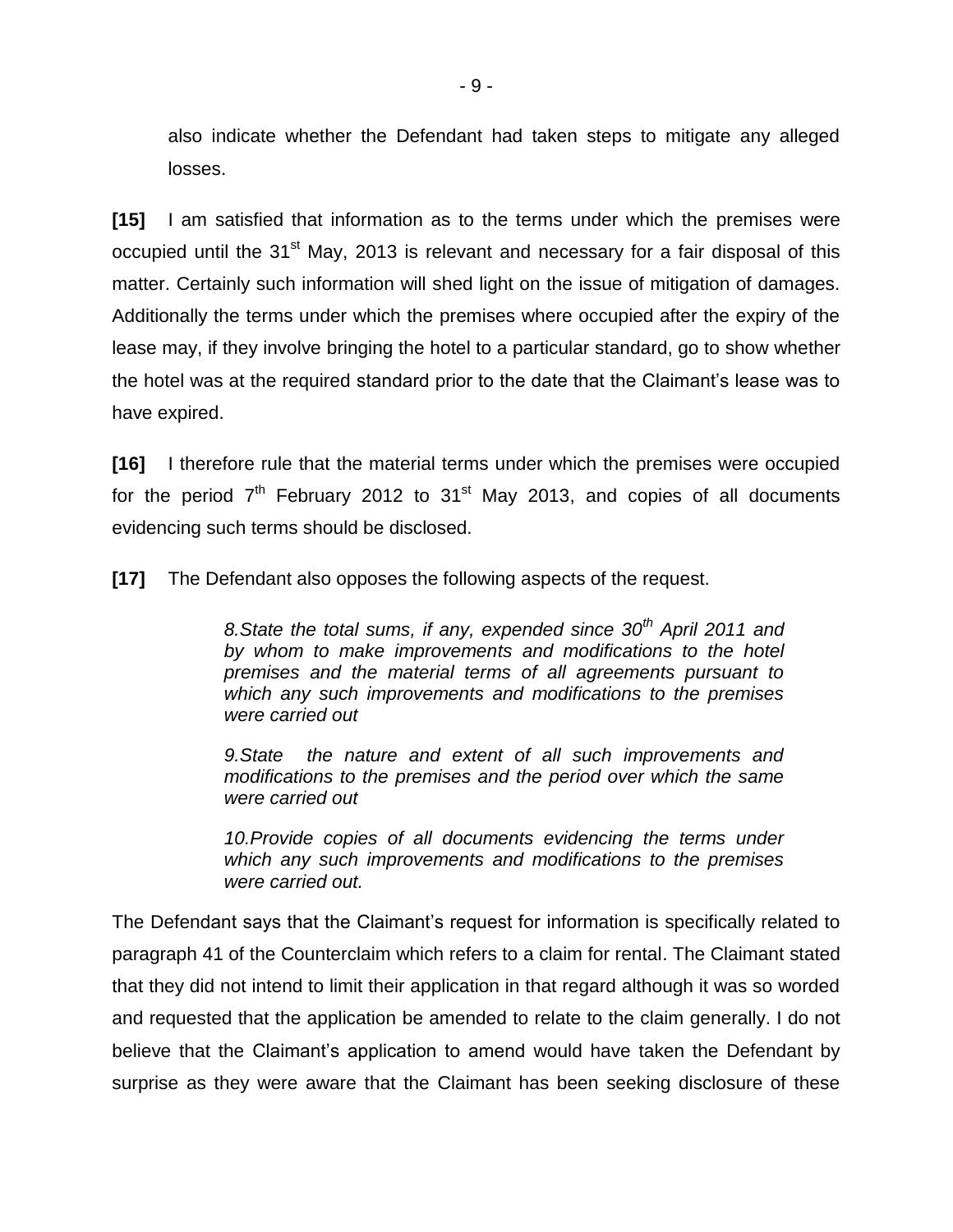documents for years. The error in the draftsmanship of the Application can be corrected as no hardship would accrue to the Defendant. The Application is therefore granted.

**[18]** The Claimant says that the information requested is relevant to assist in the determination of whether there was a breach of the collateral agreement. I do believe that the information and documents requested are necessary in order to dispose fairly of the claim and save costs at the trial. Third parties may have entered into contracts with the Defendant in which the Defendant agreed to improve upon the property. The nature and extent of such improvements or modifications may indicate whether the hotel was or had been brought to the standard which the Claimant alleges it ought to have been.

**[19]** The Defendant says that the requests below extend beyond the scope of the issues between the parties. It says that the request for information should be concise and strictly confined to matters which are reasonably necessary and proportionate to enable a party to prepare its case or to understand the case that has to be met. It ought not to be a "fishing" exercise.

> *2.State whether since 30th April 2011 there has been any expressions of interest in respect of the hotel including any offers to manage, lease or purchase the hotel premises, and if so please state the material terms thereof;*

> *3.State whether the Defendant/ Ancillary Defendant or the registered proprietor of the hotel (including National Insurance Fund) has entered into any agreement(s) for in relation to the possible sale or for the sale management or lease of the hotel premises, and provide copies of any and all documents evidencing such agreement(s);*

> *4.If the answer to (3) is in the affirmative, state the material terms of all such agreement(s), and when any such sale was completed or is scheduled to complete, as the case may be;*

> *5.State the total sums, if any, expended since 30th April 2011 and by whom in repairing or refurbishing the hotel, and the material terms of all agreements pursuant to which any repairs or refurbishing works were carried out;*

> *6.State the nature and extent of all such repairs or refurbishing works, and the period over which the same were carried out;.*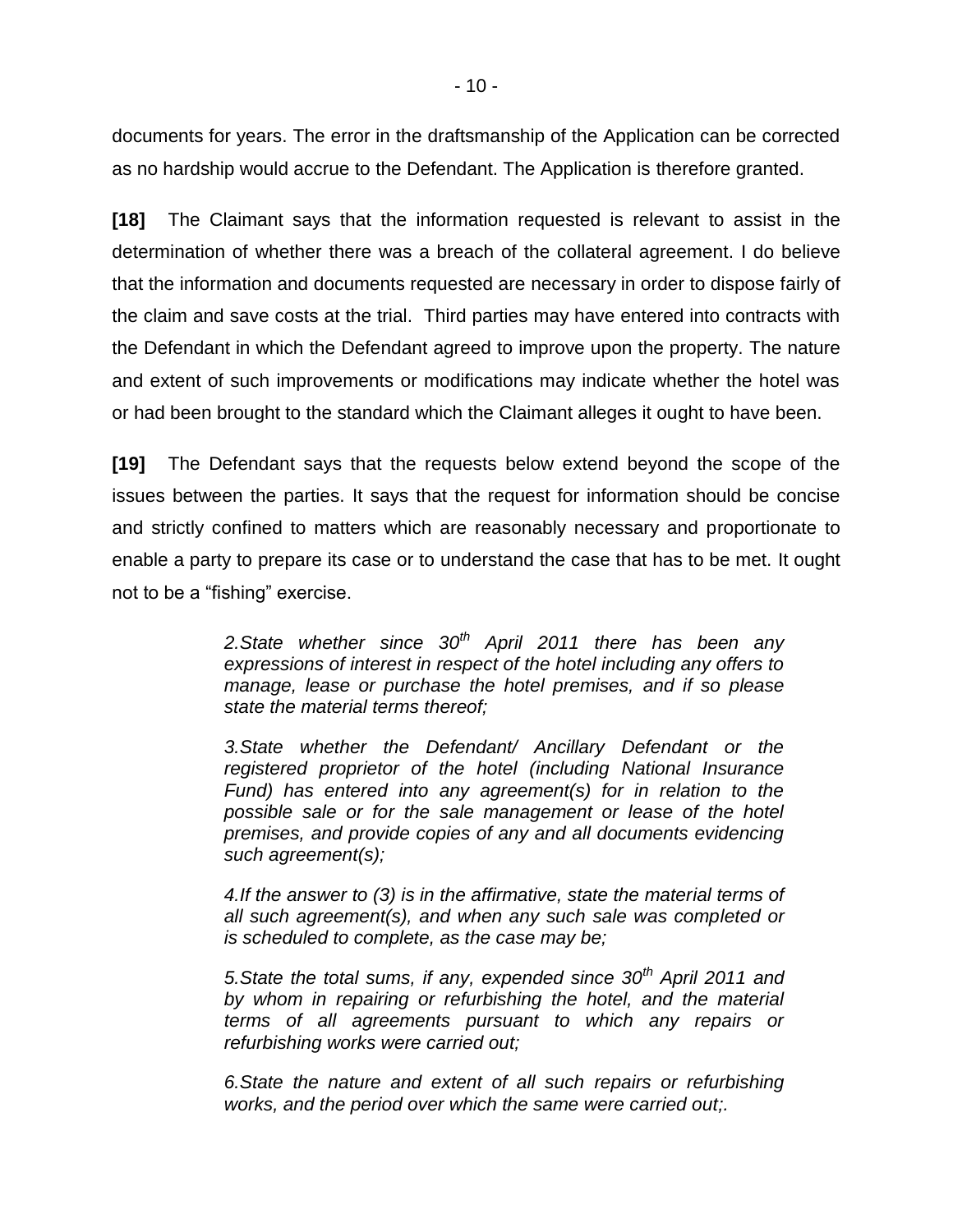*7.Provide copies of all documents evidencing terms under which any such repairs or refurbishing works were carried out.* 

**[20]** The information requested is to be disclosed because it relates to and is necessary to resolve the issue of mitigation on the counter claim. The extent of refurbishing required will also go to the issue of whether the hotel had been maintained to the standard the Claimant says it ought to have been. The documentation requested at paragraphs (3) (7) and (9) is likely to be voluminous. That aspect is best dealt with after the answers to the request for information are received. A more specific or targeted request for documentary disclosure can then be made.

#### **Application for Specific Disclosure**

**[21]** As regards the Claimant"s application for specific disclosure rule 28.6(5) of the Civil procedure rule states that;

> *An order for specific disclosure may require disclosure only of documents which are directly relevant to one or more matters in issue in the proceedings.*

**[22]** Civil Procedure Rule 28.7 indicates the matters a court should consider;

*1. When deciding whether to make an order for specific disclosure, the court must consider whether specific disclosure is necessary in order to dispose fairly of the claim or to save costs.*

*2.It must have regard to:* 

*(a)the likely benefits of specific disclosure;* 

*(b)the likely cost of specific disclosure; and* 

*(c )whether it is satisfied that the financial resources of the party against whom the order would be made are likely to be sufficient to enable that party to comply with any such order.* 

*3. Where, having regard to paragraph (2)(c), the court would otherwise refuse to make an order on terms that the party seeking that order must pay the other party"s costs of such disclosure in any event.*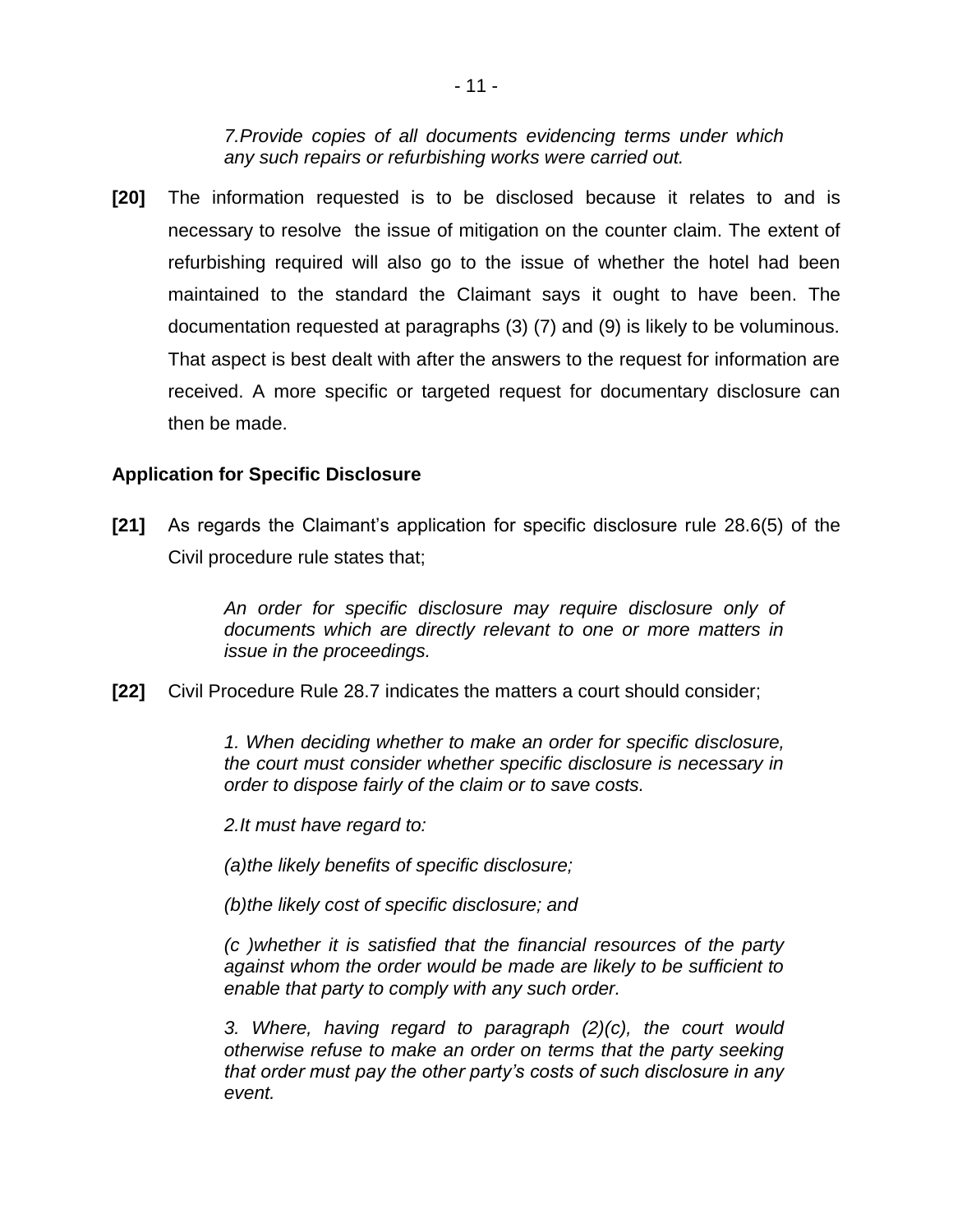- **[23]** The issues that arise on the pleadings are:
	- i. Whether there was a collateral agreement placing on the Defendant a continuing obligation as lessor to improve the property to the prevailing Grand Lido Standard.
	- ii. Whether the Defendant has an obligation to cover the expenditure of improving the property to that standard.
- iii. If these obligations existed on the part of the Defendant, whether the Defendant is in breach of the obligations and the quantum of damages to be awarded.
- iv. Whether there was an act of force majeure and if so whether the contract was terminated on that ground.
- v. Whether the Claimant is liable to the Defendant for rental and maintenance and if so the quantum of damages to be awarded.
- vi. Whether the Claimant was in breach of its covenant to repair, maintain and keep the FF&E in good and substantial repair and operating condition and if so whether there was a breach and the quantum of damages to be awarded.

**[24]** The Defendant says that upon reviewing the issues two categories of documents, listed below, are not relevant to the matters in issue:

> *1.All leases, operating or management agreements with Melia Hotels International SA and with such other entity or entities trading as Melia Braco in respect of the hotel.*

> *5. All documents including memoranda and all minutes of all meetings of board of directors of National Insurance Fund and all committees or subcommittees thereof reflecting or containing any plans for making renovation, improvement or upgrading to the premises upon or after the Lessor took possession thereof after the Lessee vacated the premises.*

**[25]** The Defendant says that documents relating to the period after the Claimant vacated the leased premises could not have any bearing on the issues in dispute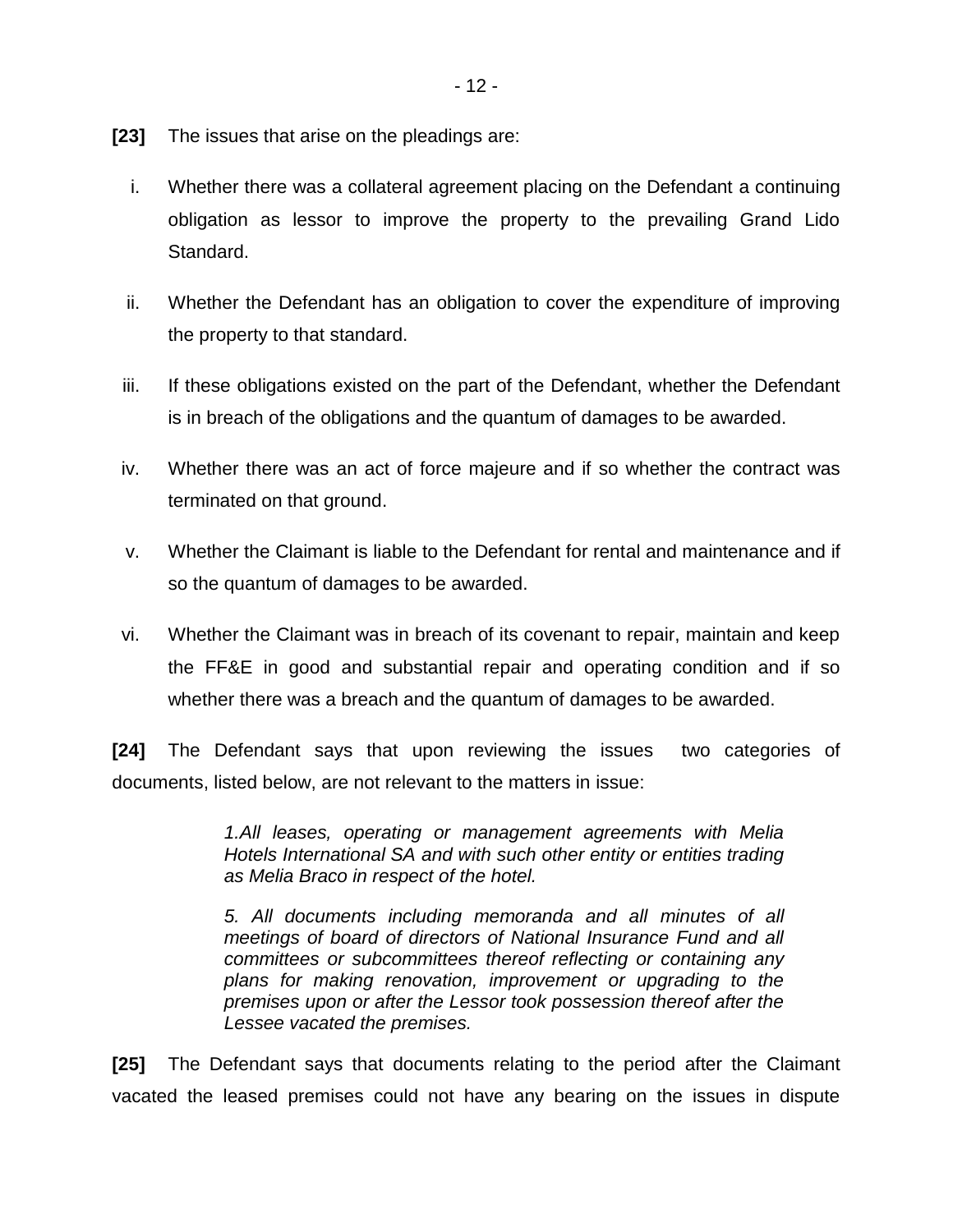between the parties. I disagree and am of the view that the documents are directly relevant to the issue of mitigation and to the issue of the agreed standard (if any) at which the hotel was to be maintained. They should therefore be disclosed. The Defendant made a similar submission in relation to the following;

> *2. All memoranda, correspondence (including electronic mails) and presentations from the Claimant to the Defendant/ Ancillary Defendant or the registered proprietor of the hotel ( including National Insurance Fund) and any responses thereto concerning the renovation, improvement or upgrading of the hotel property;*

> *3. All correspondence, including but not limited to all letters, memoranda and electronic mails, between the Defendant / Ancillary Defendant or the registered proprietor of the hotel (including National Insurance Fund) and members of the public service or other person touching upon, concerning or arising from proposals and / or agreements to carry out works of renovation, improvement or upgrading of the said hotel including the engagement of consultants and/ or contractors and the financing of the said works;*

> *4. minutes of all meetings of board of directors of National Insurance Fund and all committees or subcommittees thereof touching upon, concerning or arising from the said proposals or plans and/ or Claimant"s requests for upgrade and maintenance of the hotel;*

**[26]** The Defendant says further that the material requested is not necessary for fairly disposing of the matter and that it is not the law that unlimited resources are to be devoted to the cause; **Fox v Boulter** [2013] EWHC 4012. The Defendant has, as a general complaint, submitted that in order to provide the information and documentation unnecessary resources and time will be required. This they say is disproportionate and unfair. They describe the request as a fishing exercise the cost of which will be disproportionate to any benefit achievable, reference was made to authorities particularly **Air Canada et al v Secretary for Trade** [1983] 2 AC 394. In that case the English Court of Appeal stated that, as a matter of justice, a party often has to prove his case without assistance from the other side; discovery orders, the judges indicated, were intended only to assist the chance of discharging the burden, not to invite a " *cri de*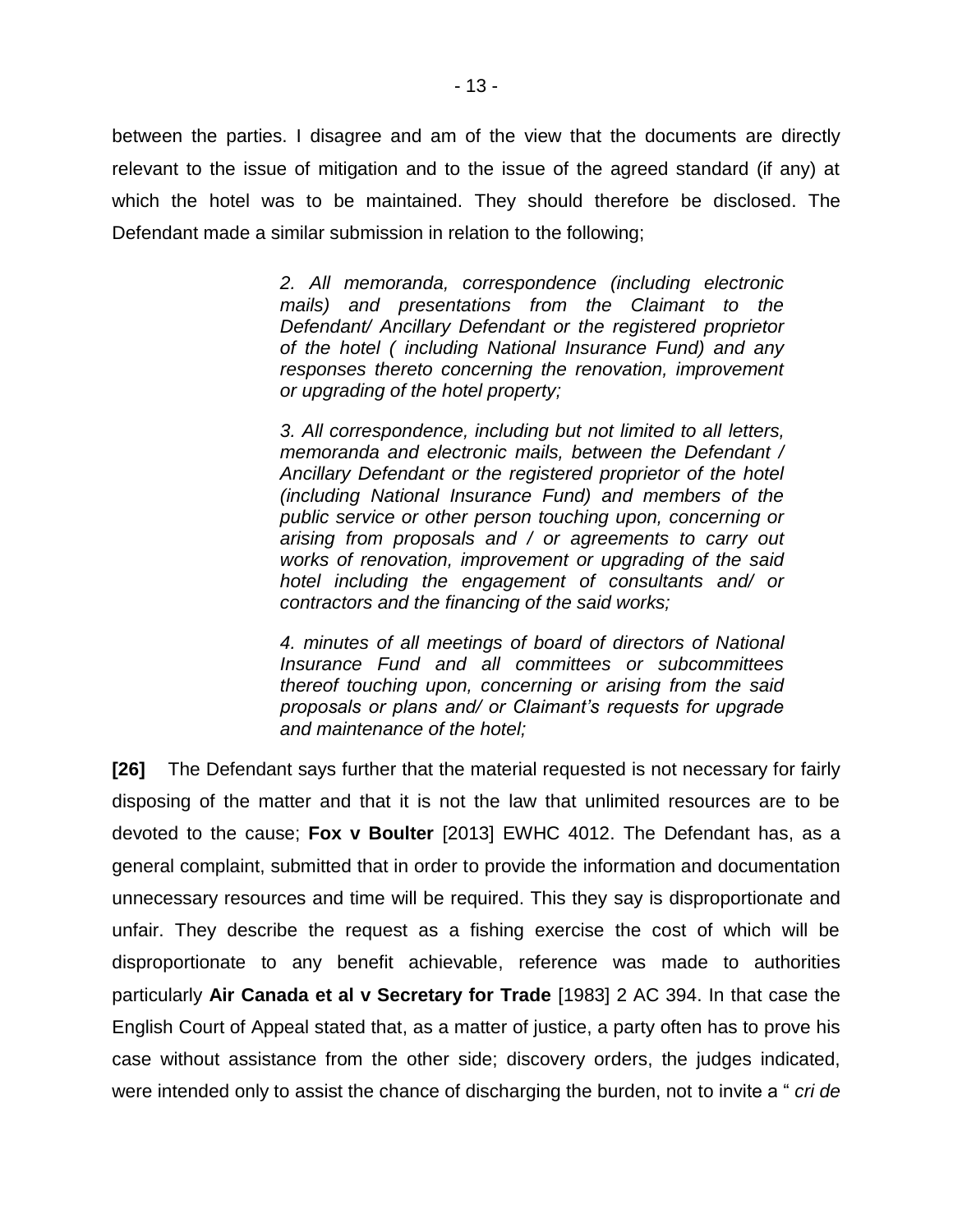*Coeur [of] "who knows what we may find if we are given the opportunity to search where we should like to?"* " The Defendant also submitted that it is settled law that where the words of the contract are clear and unequivocal the court does not look at parol evidence to interpret the terms of the contract to determine the intention of the parties.

**[27]** The Claimant in response submitted that there was no evidence either of difficulty to produce the documents or that the Defendant"s financial resources are insufficient to provide the disclosure. They say there is evidence sufficient to maintain the action and disclosure will merely improve their chance of success. Their case in part relies on an oral collateral agreement and is not wedded to the four corners of the contract.

**[28]** The Claimant"s case does not relate solely to the interpretation of the written lease. There is alleged to be a collateral oral agreement entered into between the parties prior to the Defendant"s purchase of the premises. This is therefore not a matter solely concerned with principles of contractual interpretation. The correspondence requested is directly relevant to the issues and necessary to fairly dispose of the claim. As regards the meetings of the Board of Directors it must be remembered that the Defendant is a corporate entity. The directors of the Defendant are its directing mind and will. The board"s collective opinion on the obligations of the company concerning the issues that arise on the claim; specifically the obligations under the lease, is relevant to the claim. This is particularly so as the alleged collateral agreement is not in a written document. Mr David Kay, Vice President of Corporate Finance of the Claimant, in his Affidavit filed 11th November, 2016 says that a collateral agreement was concluded before the execution of the lease;

> *5. There was a continuing obligation on the part of the lessor and its successors to keep and to modify and improve from time to time the Hotel up to the prevailing Grand Lido standards of the SuperClubs/ Grand Lido/ Lido" resorts.*

*These obligations included*

*1. providing satisfactory quality guestrooms*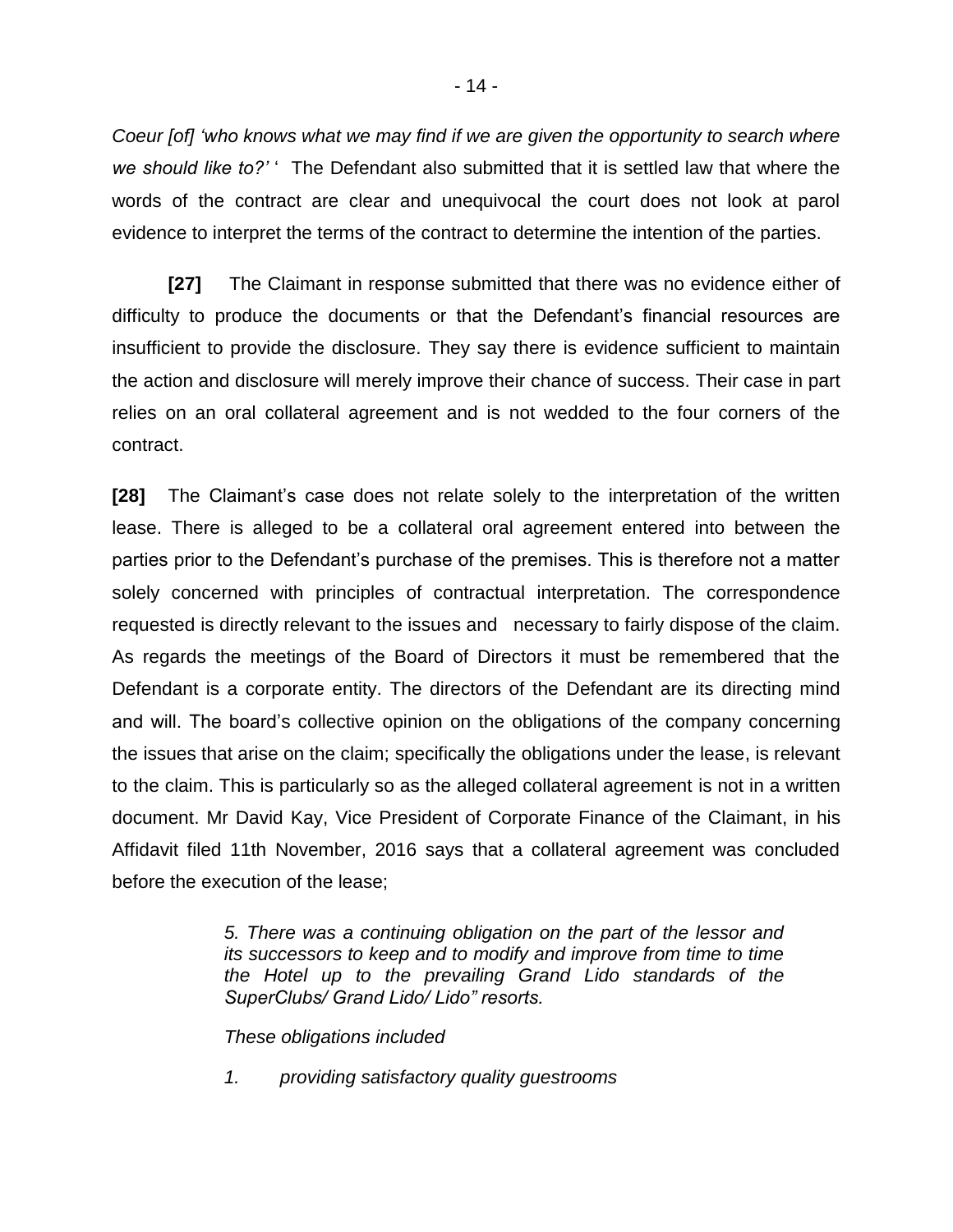- *2. providing satisfactory quality bathrooms*
- *3. providing extensive meeting facilities ( conference centre)*
- *4. upgrading and expansion of the spa*

*6. At all times it was a term of the collateral agreement concluded before the execution of the lease and/ or an express or implied fundamental term of the lease that the landlord would make all such expenditure as is required to procure the modifications and improvements required to bring the Hotel up to the prevailing standards of a " SuperClubs/ Grand Lido / Lido" property, or to keep the hotel at that standard throughout the term of the lease"*

**[29]** The Defendant agrees that the order requested at paragraph 2(2) of the Further Amended Notice of Application for Court Orders for specific disclosure of *"all memoranda correspondence (including electronic mails) and presentations from the Claimant to the Defendant / Ancillary Defendant or the registered proprietor of the hotel (including National Insurance Fund) and response thereto concerning the renovation improvement or upgrading of the hotel property"* are relevant. They say however that it should not be the subject of an order for specific disclosure as those documents would in the normal course be disclosed in accordance with the usual order for standard disclosure of documents. They say the application is therefore premature.

**[30]** The Defendant's Counsel submits also that ;

- 1. Disclosure would erode the processes of free and candid discussions among government departments and personnel which are necessary for the proper functioning of the public service; and
- 2. The said documents are confidential and related to sensitive matters of government policy and our nation's economic interests.

**[31]** It is my considered decision that the disclosure requested is for the most part reasonable, relevant and ought to be granted. The application is not premature, having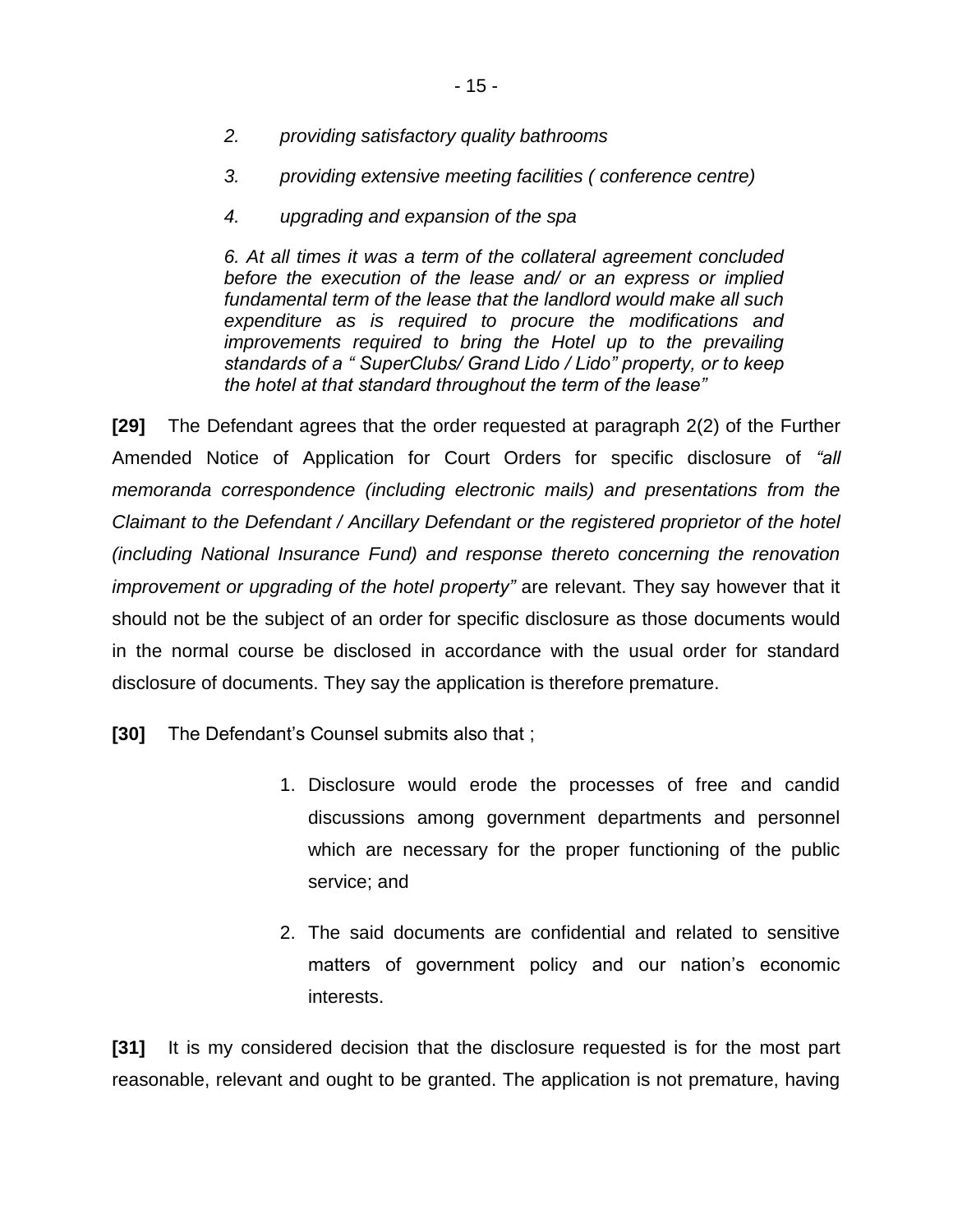been made at the case management conference. There is no doubt that minutes do exist. It is not a fishing exercise as, unlike in the case cited, the Claimant is not seeking by disclosure to "make a case". Finally in an era where legislation provides for access to information and where "transparency" is in vogue disclosure could not possibly preclude "free and candid" discussions. There is no evidence to support the bald assertion that disclosure would thereby unduly affect the national interest .I do however have some concern about the relative benefit to be gained from disclosure at this stage of the documents requested at paragraph 2 (3) and 2 (4), of the relisted Amended Notice of Application for Court Orders filed on the  $20<sup>th</sup>$  July 2016. The benefit from as against the costs of such disclosure can be better assessed after the particulars, in relation to the improvements/renovation/upgrade, are provided. A more focussed and specific request can then be made. The same concern does not extend to documentation relative to subsequent leases sales or offers to lease or buy inasmuch as these are not likely to be as voluminous. Their relevance and direct impact on the question whether adequate steps to mitigate were taken is I think self evident.

#### **Security For Costs**

**[32]** I will now consider the Defendant"s application for security for costs and disclosure. This was by way of a Notice of Application filed on January 13, 2016. The relevant portion of the application reads as follows:

> *"1. That the Claimant shall provide security for costs in the sum of \$9,320,000.00 on or before the 29th day of February 2016.*

> *2.That the said sum of \$9,320,000.00 shall be paid into an interest bearing account in the joint names of the Attorneys-at-law for the Claimant and the Defendant/ Ancillary Defendant respectively at a financial institution (within the jurisdiction) to be agreed upon by the parties.*

> *3.That the claim herein be stayed pending the payment of the said sum of \$9,320,000.00 within the stipulated time.*

> *4.That if the said security is not provided in the manner aforesaid, the claim herein shall stand struck out.*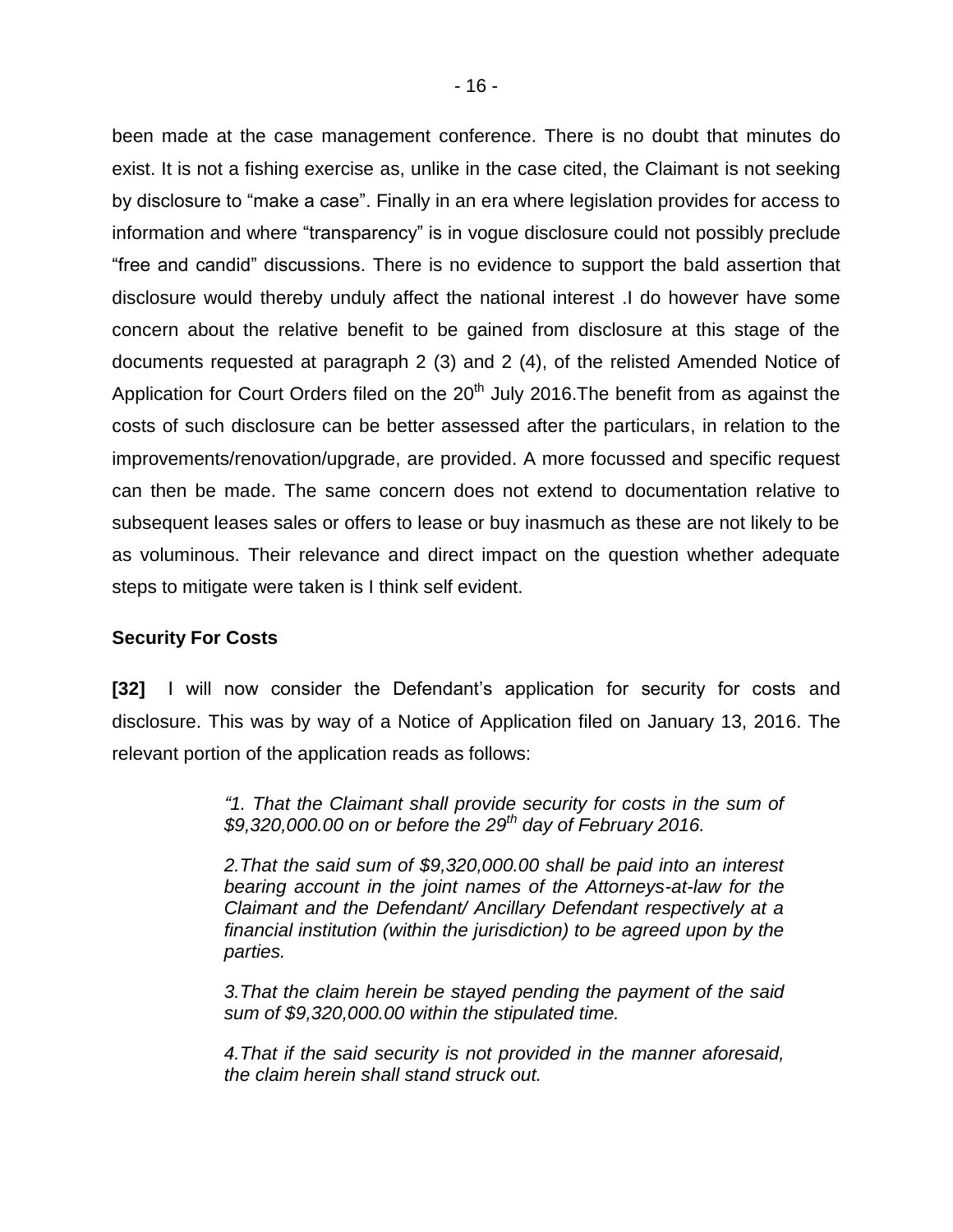*.....................* 

*7.Costs of the application to be costs in the claim"*

**[33]** The order for security for costs is sought on the basis that the Defendant is a company incorporated outside of the jurisdiction. The Defendant says that it is just and reasonable to order that the Claimant provide security for the Defendant"s costs in the circumstances of the case.

**[34]** Three issues therefore arise;

- *1. Whether there are grounds for ordering security for costs;*
- *2. If so, whether the Court"s discretion should be exercised in favour of making the order; and*
- *3. If so, the quantum of security to be awarded*
- **[35]** The relevant rules of the Civil Procedure Rules are :

Rule 24*.* 2 (1) *"A defendant in any proceedings may apply for an order requiring the Claimant to give security for the Defendant"s costs of the proceedings."*

 *Rule 24.3 : "The court may make an order for security for costs under rule 24.2 against a claimant only if it is satisfied, having regard to all the circumstances of the case, that it is just to make such an order, and that-*

*(b) the claimant is a company incorporated outside of the jurisdiction"*

**[36]** In **Corfu Navigation Company, Bain Clarkson Limited v Mobil Shipping Company Limited, Zaine S.E.P. , Petroca S.A**. [1991] 2 Lloyd"s Rep. 52 the court when considering a similar rule in the United Kingdom stated;

> *"The basic principle underlying orders for security for costs is that, it is prima facie unjust that a foreign plaintiff, who by virtue of his foreign residence is more or less immune to the consequences of an order for costs against him, should be allowed to proceed without making funds available within the jurisdiction against which such an order can be executed."*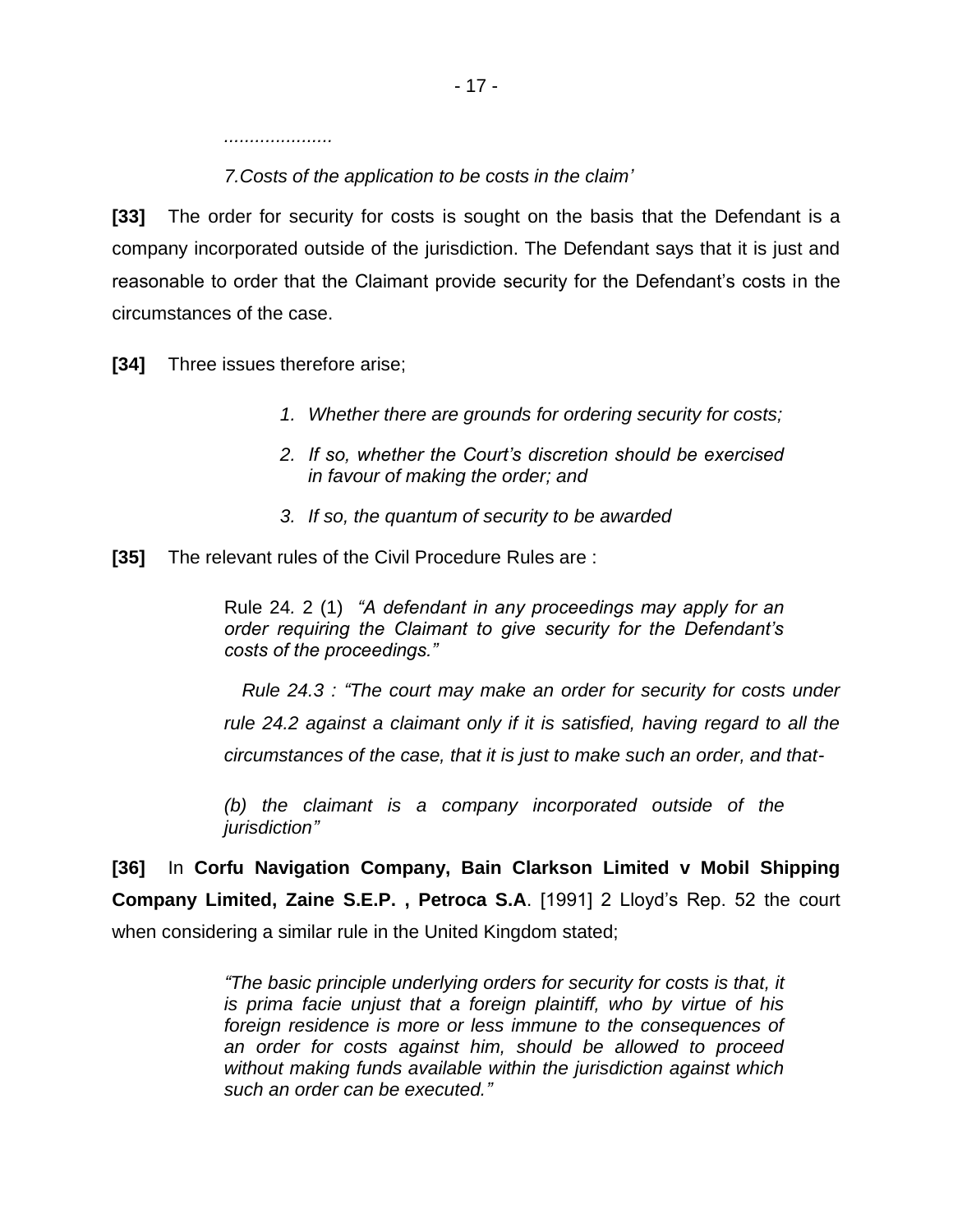- **[37]** This principle has been adopted in our courts in **Manning Industries Inc and Manning Mobile Co. Limited v Jamaica Public Service Co. Limited** Suit No. CL 2002/ M058 per Brooks J at page 14.It has been decided that the court has a wide discretion. In **Keary Developments Ltd and Tarmac Construction Ltd and another** [1995] 3 ALL ER. 534 Peter Gibson LJ, stated at pages 539 to 540;
	- *i. The court has a complete discretion whether to order security and accordingly it will act in light of all the relevant circumstances*
	- *ii. The possibility or probability that the party from whom security for costs is sought will be deterred from pursuing its appeal by an order for security is not without more a sufficient reason for not ordering security*
	- *iii. In considering an application for security for costs, the court must carry out a balancing exercise. That is, it must weigh the possibility of injustice to the respondent if no security is ordered and the appeal ultimately fails and the respondent finds himself unable to recover from the appellant the costs which have been incurred by him in resisting the appeal*
	- *iv. In considering all the circumstances, the court will have regard to the appellant"s chances of success, though it is not required to go into the merits in detail unless it can be clearly demonstrated that there is a high degree of probability of success or failure.*
	- *v. Before the court refuses to order security on the ground that it would unduly stifle a valid appeal, it must be satisfied that, in all the circumstances, it is probable that the appeal would be stifled.*
	- *vi. In considering the amount of security that might be ordered the court will bear in mind that it can order any amount up to the full amount claimed, provided that it should not be a simply nominal amount.*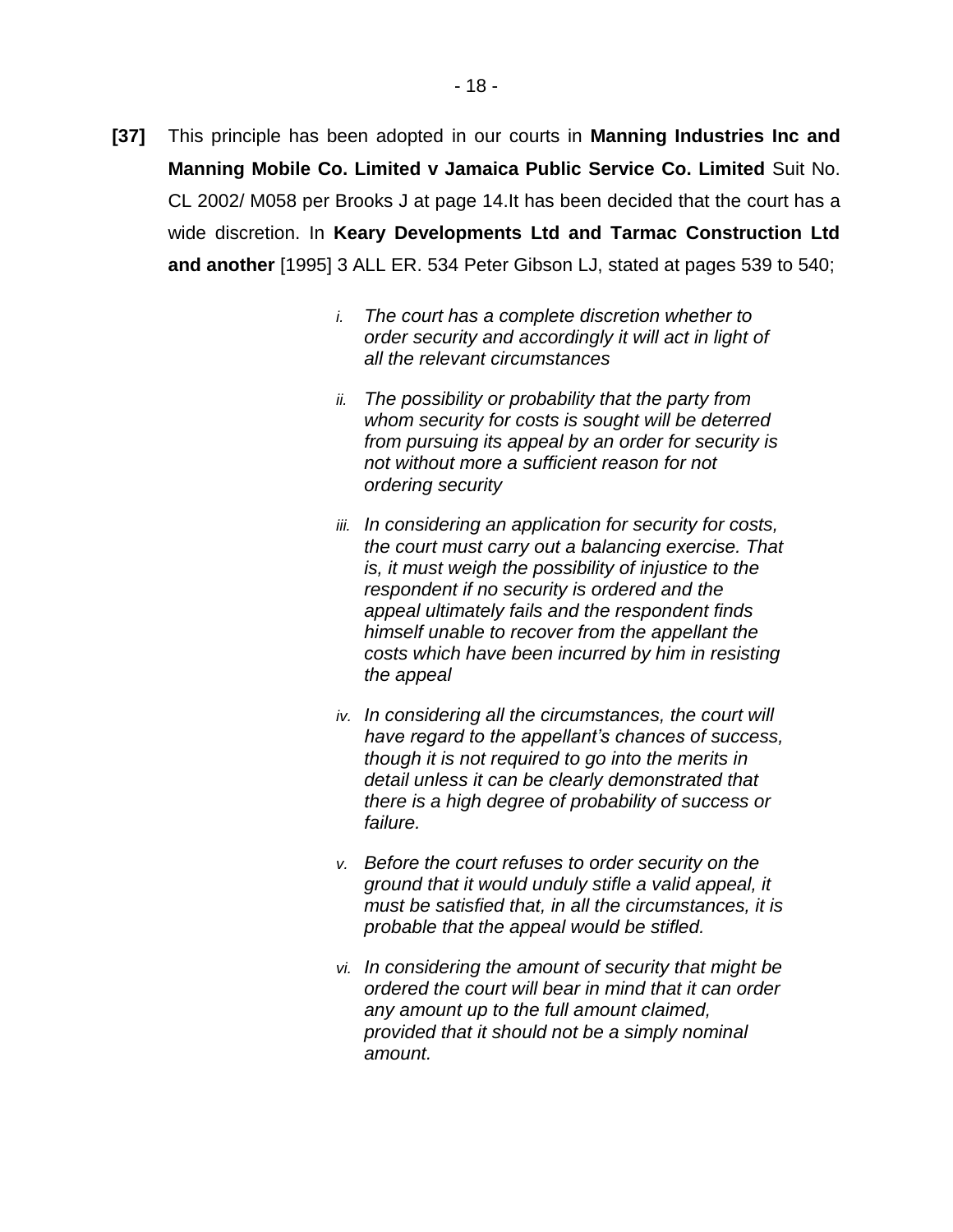#### *vii. The lateness of the application for security is a factor to be taken into account, but what weight is to be given to this factor will depend upon all the circumstances of the case.*

**[38]** It is therefore my duty to balance the risk of the Defendant suffering the injustice of defending proceedings with no real prospect of recovering its costs if successful, on the one hand and, guarding against a genuine claim being stifled on the other.

**[39]** The Defendant alleges that there are significant costs related to enforcing a Jamaican judgment for costs against a Claimant incorporated outside of the jurisdiction, and relied on the decision of **E. Phil & Sons A/S West Indies Homes Contractors Limited and Another** [2012] JMSC Civ No 83. Reliance was also placed on the affidavit of Ms. Tavia Dunn filed on  $18<sup>th</sup>$  January, 2016 the pertinent sections state;

*"I am advised by Ms Audrey Deer-Williams, the Senior Investment Manager of the Fund and do verily believe that the Fund is not aware of the Claimant having any asset or fund within the jurisdiction and fears that if judgement is entered in favour of the Defendant there is a reasonable likelihood that the Defendant would be unable to recover any costs awarded in its favour.* 

*The estimated costs are:*

| <i>i.</i> Costs for pleadings, attendance at case |                |
|---------------------------------------------------|----------------|
| management (including interlocutory applications  |                |
| and compliance with Case Management Orders        |                |
| and Pre Trial Review)                             | \$3,000,000.00 |
| <i>ii.</i> Costs of exert reports                 | \$2,000,000.00 |
| iii. Brief for attendance at trial for counsel    |                |
| for ten (10) days of hearing                      | \$3,000,000.00 |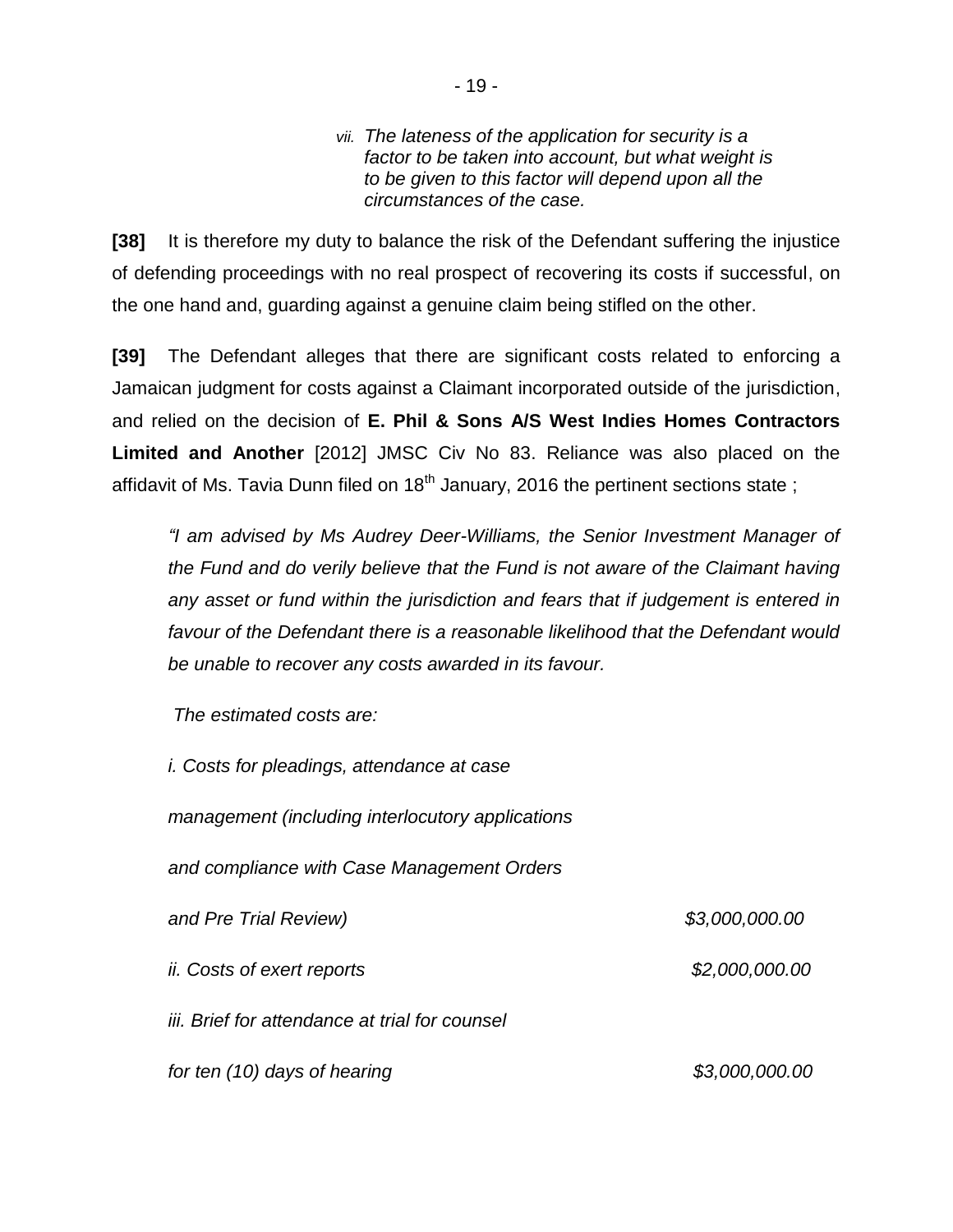*iv. General Consumption Tax \$1,320,000.00*

*Total \$9,320,000.00"*

**[40]** Mr. David Kay, Vice President Corporate Finance of the Claimant company was content, in his affidavit sworn on  $30<sup>th</sup>$  September 2016, to state the following response;

> *" 2. I swear this Affidavit in opposition to the Defendant"s application for an order against BRL for security for costs.*

> *3.I can confirm the Defendant"s assertion that BRL has no assets in Jamaica, I can confirm also that BRL has no asset overseas either.*

> *4. Save that which is specifically admitted above, BRL denies each of the allegations in that Affidavit."*

**[41]** The Claimant asserts that it has no assets however it has retained Counsel and is pursuing litigation, which itself has consequences one of which is costs to the successful party. There is no evidence that the Claimant will be unable to satisfy an order for security for costs, but I am asked to infer that fact from the statement that the company has no assets. In considering the Claimant"s prospects of success, without going into the merits in detail, I cannot at this stage say that either party has a higher probability of success. The issue relating to the collateral agreement, which is central to the Claimant"s case, is largely factual. Witness statements have not been filed nor disclosure granted. It appears to me that, having regard to the assertion that the Claimant has no assets, in or out of the jurisdiction , and the difficulty of enforcing foreign judgments, all other things being equal it would be just and equitable to order security for costs. The Claimant has however raised some other objections

**[42]** It has been urged upon me that an order for security for costs should not be granted against an "assetless company". This is not so. The principle applicable is that an impecunious "natural person" will not be ordered (save in exceptional circumstances) to pay security for costs ,as per Megarry VC **Pearson and another v Naydler and others** [1977] 3 Aller 531 at 533**;** see also **D'oyen Arthur Williams** and **Tracy Williams v First Global Bank Limited** [2016] JMCC Comm 25 (Unreported Judgment  $22<sup>nd</sup>$  September 2016), in which I had occasion to review some of the authorities. The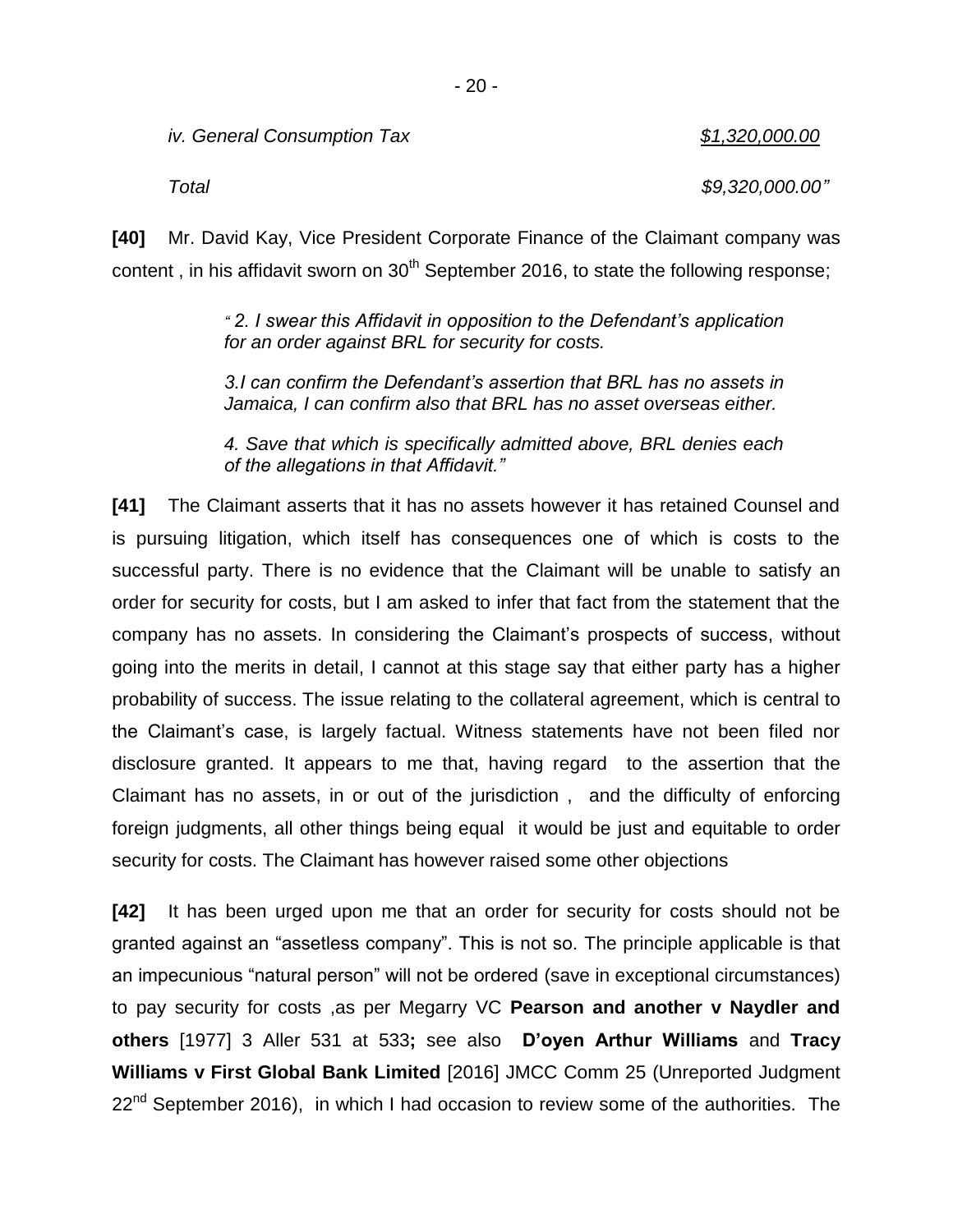Companies Act makes specific provision for the granting of an order for security for costs where there is reason to believe that a company would be unable to pay the costs of the defendant if successful in his defence, section 388 of the Companies Act states;

> *"Where a limited company is plaintiff in any action or other legal*  proceeding, any judge having jurisdiction in the matter may, if it *appears by credible testimony that there is reason to believe that the company will be unable to pay the costs of the defendant if successful in his defence require sufficient security to be given for these costs, and may stay all proceedings until security is given."*

## **[43]** In **Sarpd Oil International Limited v Addax Energy SA and Another** [2016] EWCA Civ 120 Sales LJ stated;

*19......If, therefore, there were to be a practice of the Commercial Court (as to which we cannot express a view from our own experience) that security for costs will often be granted against a foreign company who is not obliged to publish accounts, has no discernible assets and declines to reveal anything about its financial position, our view is that the practice is a sound one and, as Lewison LJ noted, it is an important point of practice which should either be upheld or rejected at appellate level. We would uphold it.*

*20.There is some authority (to which the judge was not referred) in this court in relation to security for the costs of an appeal which is consistent with the practice. In Mbasogo v Logo Ltd [\[2006\] EWCA](http://www.bailii.org/ew/cases/EWCA/Civ/2006/608.html)  [Civ 608](http://www.bailii.org/ew/cases/EWCA/Civ/2006/608.html) Auld LJ pointed out that none of the respondent companies to the application before him "notwithstanding the history of this matter and much rattle of accoutrements before the battle over the issues of costs and the need for security" had sought to put forward any information as to their means. He said that the court's approach to the question whether there was "reason to believe" that the relevant party will be unable to pay the other side's costs fell below the level of balance of probabilities; he added*

> *"And where it arises as a result of the party against whom an order is sought either providing unsatisfactory financial information as to his or its affairs, or as in this case none at all, it is not a big step for the court to take to conclude that there is reason for such belief."*

*21. As already indicated, we agree with that approach which also derives some support from the cases relied on by Auld LJ of Marine Blast Ltd v Targe Towing Ltd [2003] EWCA Civ 1940 and Phillips v Eversheds [\[2002\] EWCA Civ 486.](http://www.bailii.org/ew/cases/EWCA/Civ/2002/486.html) The respondents in those cases*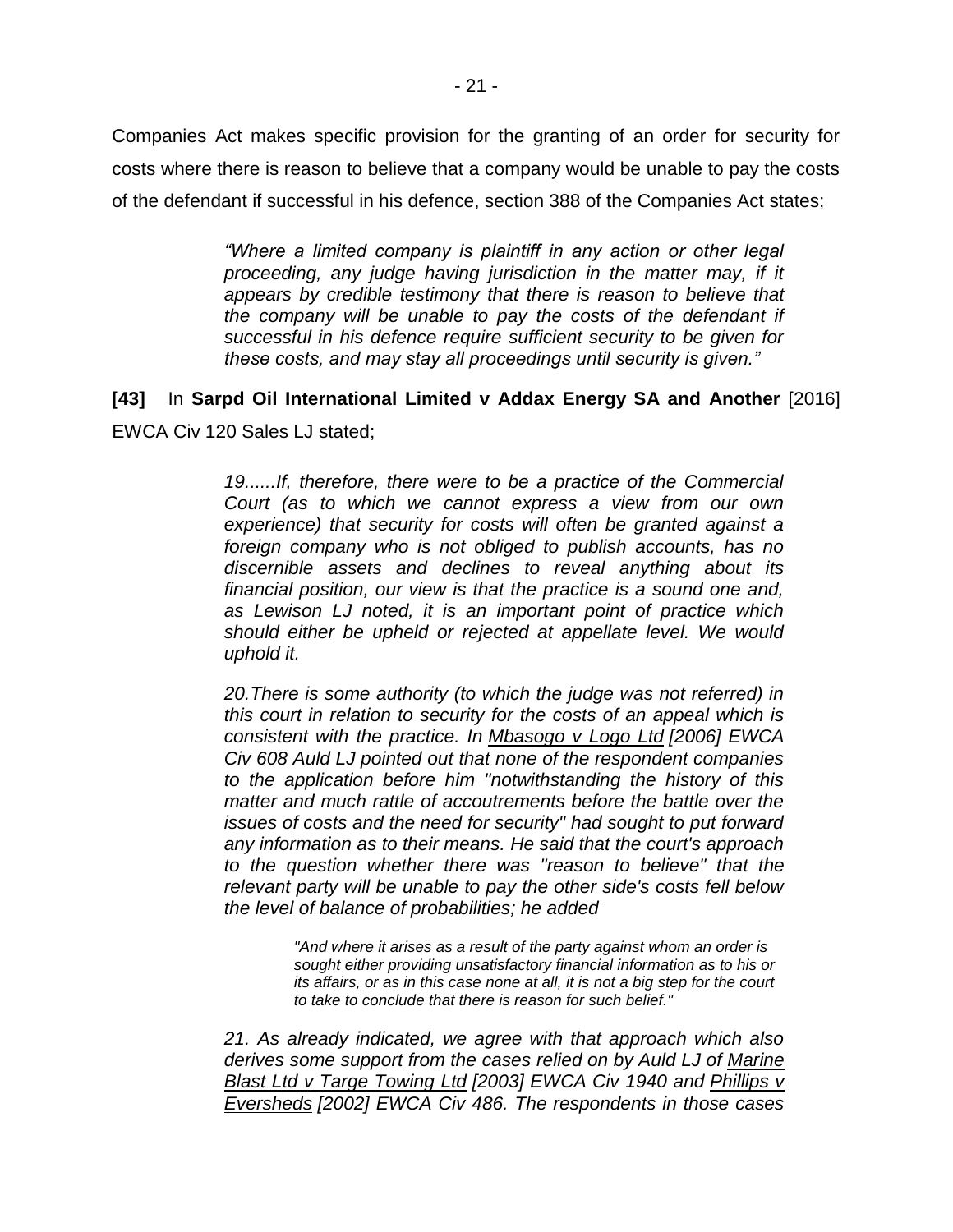*were English companies so information either should have been available or was available but was unsatisfactory. But the judges who decided those applications would, almost certainly, have come to the same conclusion if there was no obligation to publish financial records and a deliberate refusal to give the court any financial information"*

**[44]** The Claimant submitted also that security for costs should not be awarded because there is a Co-claimant on the counterclaim and relied inter alia on **B.J. Crabtree (Insulations) Limited v GPT Communications Systems Limited** (1993) WL 965405(1990).That case involved a Claim and Counterclaim in which the same issues were to be ventilated. A counterclaim can however stand as a separate legal action. The distinction is important because in the event the Counter Claim is dismissed the Defendant will have lost any protection afforded by the presence in the action of the Ancillary Claimant. The cases cited all relate to co-plaintiffs in the Claim. I also respectfully disagree with the Claimant"s submission that the issues on the claim and counterclaim are essentially the same and are going to be fully litigated in any event. The issues are not essentially the same. The Claim relates to the interpretation of a lease agreement, the determination of the existence of a collateral contract and its effect if any on the said lease agreement, the obligations if any flowing therefrom and the quantification of damages if it is found that there was a breach. The Claimant has claimed damages in excess of three billion Jamaican Dollars. The counter claim relates to sums allegedly owed for rent and alleged breaches of tenant"s obligations under the lease agreement, it estimates damages to be in excess of 7 million United States Dollars.

**[45]** The Ancillary Claimant is present as guarantor for the performance of the Claimant"s alleged obligations under the lease. Its liability may ultimately be determined on matters pertaining to the terms of the guarantee and unrelated to the claim, see the Defence of Defendant to Counterclaim filed 27<sup>th</sup> February 2014 at paragraph 2(1),(2),(3)and (4).There is no evidence documentary or otherwise to suggest that the guarantee extends to the payment of the Claimant"s costs obligation to the Defendant, in the event the litigation is unsuccessful.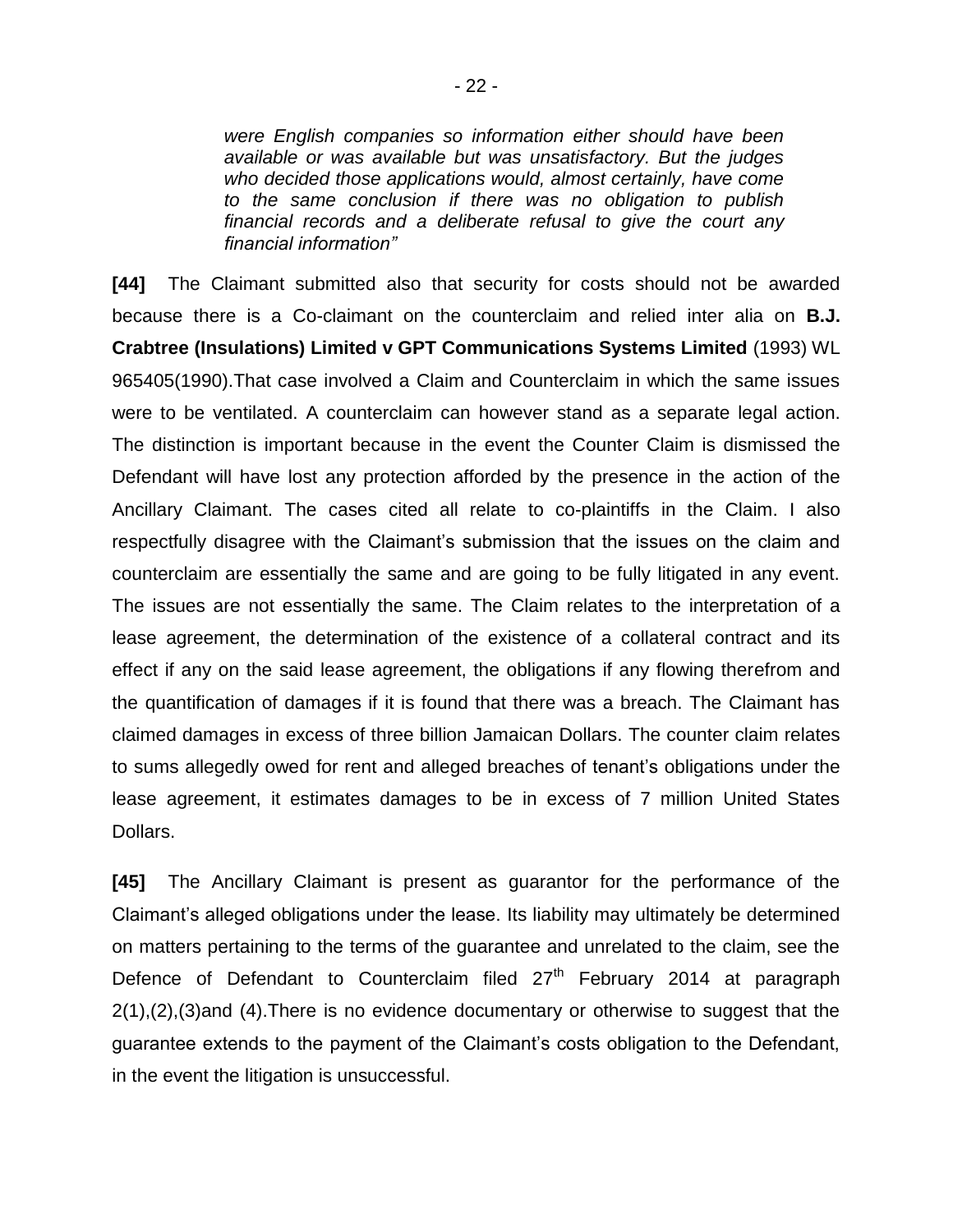**[46]** The Defendant says that in considering the amount of security to be ordered the court will have regard to the fact that it is not required to order the full amount claimed by way of security and it is not even bound to make an order for a substantial amount. The Defendant relied on **Keary Developemnts Ltd v Tarmac Construction Limited** [1995] 3 All ER 534. Having perused the Defendant"s draft bill of costs and having considered the issues on the pleadings, I consider the sum requested as reasonable security in all the circumstances.

- **[47]** On the matter of the costs of this application I think the accolades have been evenly ,if not equally, shared. Costs will therefore be in the claim. Whereas I take full responsibility for the entire content of this judgment, counsel will I trust pardon me if I express gratitude to Ms Carissa Mears, a judicial clerk, whose able assistance facilitated its timely preparation and delivery.
- **[48]** I therefore make the following orders;
	- 1. Permission granted to the Claimant to amend its Amended Notice of Application for Court Orders filed July 20, 2016 by deleting the reference to paragraph (41) in paragraph (1) of the Amended Notice Of Application and by deleting paragraphs 2(2), (3), (4) and (5) and replacing them with paragraphs (2),(3), (4), (5) of Notice of Intention to apply for Amendment of the Relisted Amended Notice of Application for Court Orders filed 11<sup>th</sup> November, 2016.
	- 2. Upon the Claimant providing security for costs in accordance with paragraph 3 of this Order ,the Defendant shall, on or before the 21<sup>st</sup> July 2017 (or such other date to which the parties may in writing agree), supply to the attorneys at law representing the Claimant and the Ancillary Claimant in this litigation the further and better particulars and specific disclosure as detailed below:
		- a. State the material terms under which the premises were occupied for the period  $7<sup>th</sup>$  February 2012 to 31<sup>st</sup> May 2013, and provide copies of all documents evidencing such terms;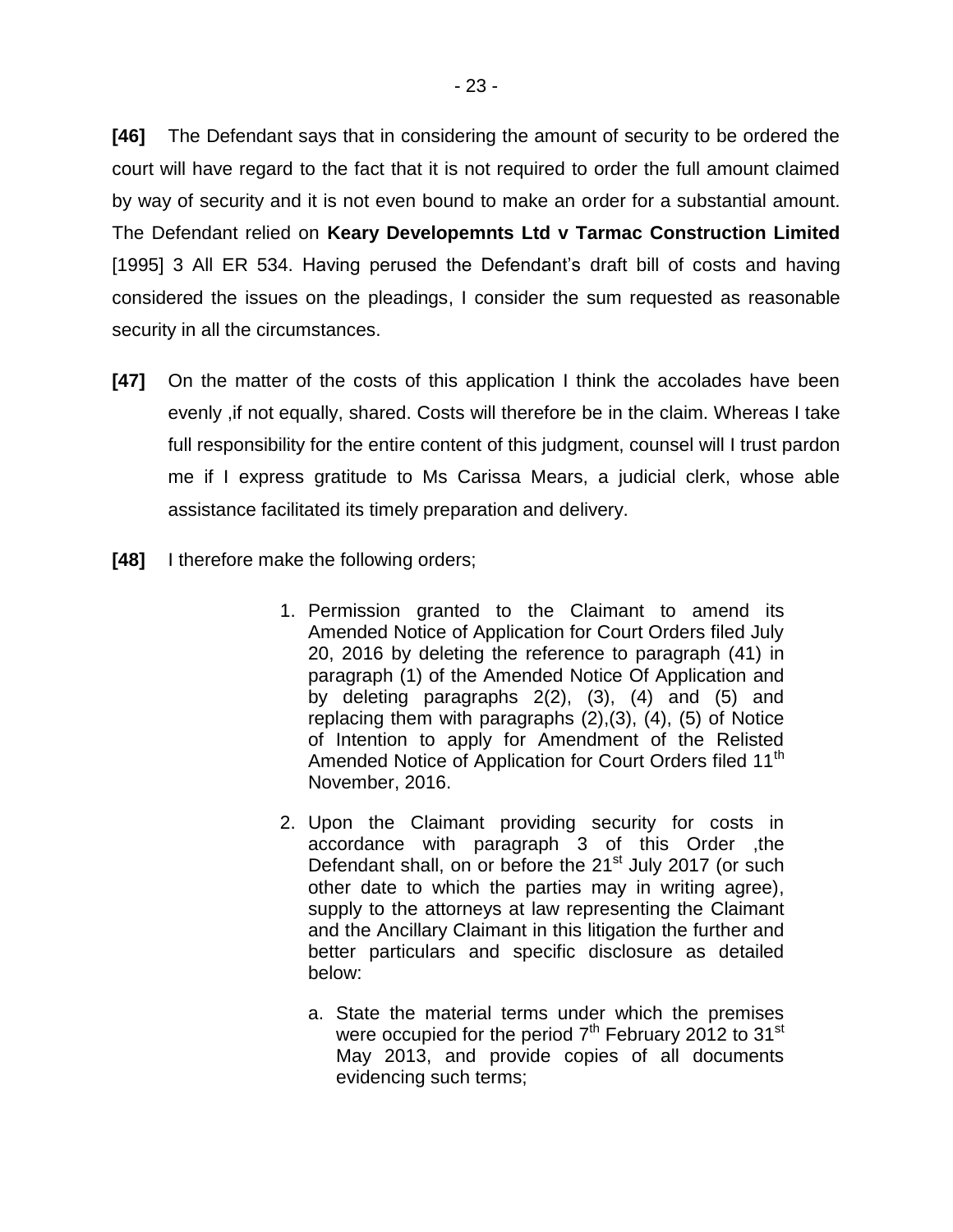- c. State whether the Defendant/ Ancillary Defendant or the registered proprietor of the hotel (including National Insurance Fund) has since the 30<sup>th</sup> April 2011 entered into any agreement(s) in relation to the possible sale or for the sale management or lease of the hotel premises.
- d. If the answer to (c) is in the affirmative, state the material terms of all such agreement(s), and when any such sale was completed or is scheduled to be completed, as the case may be;
- e. State the total sums, if any, expended since  $30<sup>th</sup>$  April 2011 and by whom in repairing or refurbishing the hotel, and the material terms of all agreements pursuant to which any such repairs or refurbishing works were carried out;
- f. State the nature and extent of all such repairs or refurbishing works, and the period over which the same were carried out.
- g. State the total sums, if any, expended since  $30<sup>th</sup>$  April 2011 and by whom to make improvements and modifications to the hotel premises and the material terms of all agreements pursuant to which any such improvements and modifications to the premises were carried out;
- h. State the nature and extent of all such improvements and modifications to the premises, and the period over which the same were carried out;
- i. Provide specific disclosure of the following;
- (i) All leases, operating or management agreements with Melia Hotels International SA and with such other entity or entities trading as Melia Braco in respect of the hotel;